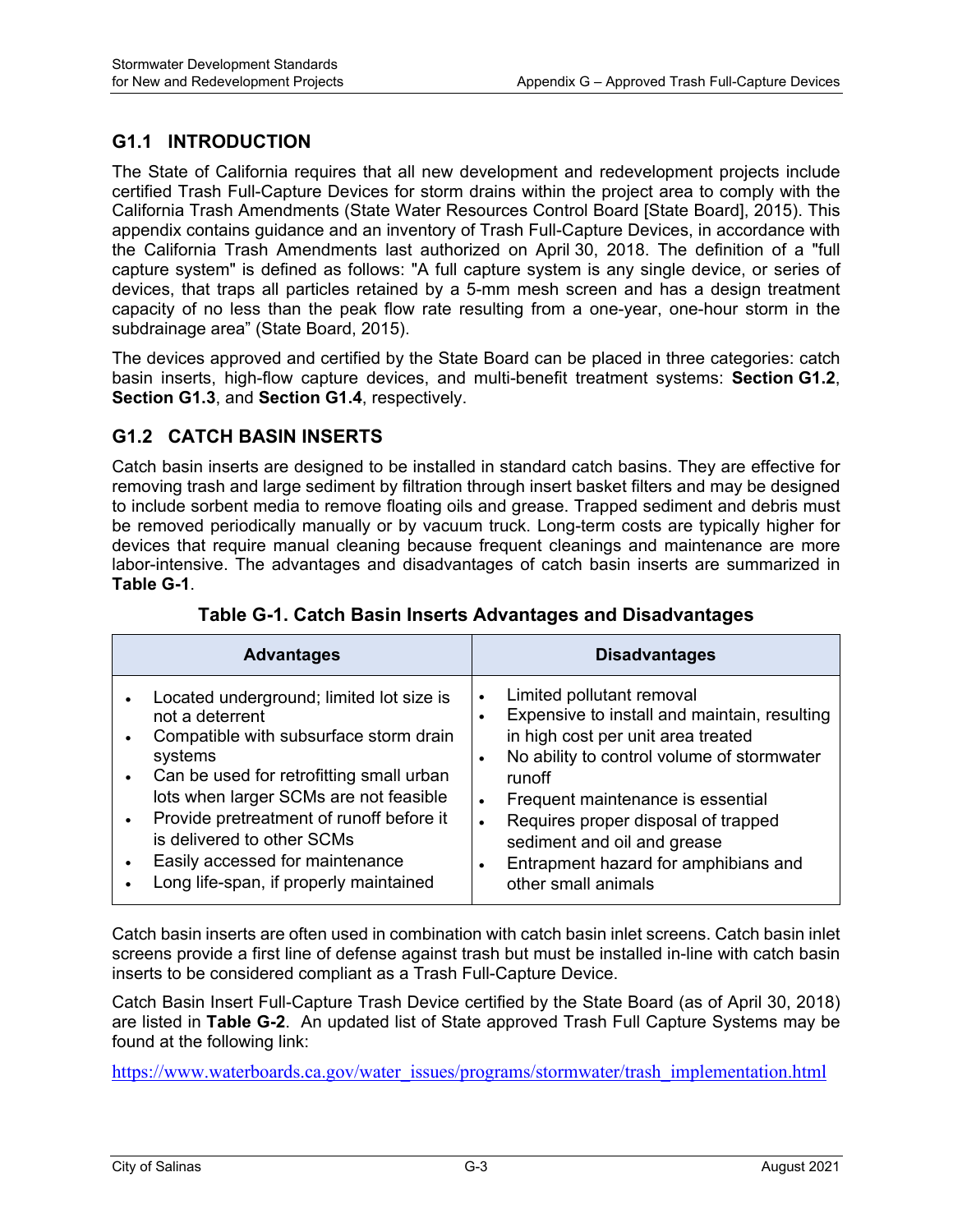| <b>Devices</b>                                                                    | <b>Pollutant Removal and</b>                                                                                                                                 | <b>Product and Maintenance</b>                                                                                                                                                                                                                                                                                                                                                                                                             |                                                                                                                                                                                                                                                                                                                                  | <b>Specification</b>                                                                                                                                                                                                                 |
|-----------------------------------------------------------------------------------|--------------------------------------------------------------------------------------------------------------------------------------------------------------|--------------------------------------------------------------------------------------------------------------------------------------------------------------------------------------------------------------------------------------------------------------------------------------------------------------------------------------------------------------------------------------------------------------------------------------------|----------------------------------------------------------------------------------------------------------------------------------------------------------------------------------------------------------------------------------------------------------------------------------------------------------------------------------|--------------------------------------------------------------------------------------------------------------------------------------------------------------------------------------------------------------------------------------|
|                                                                                   | <b>Performance</b>                                                                                                                                           | <b>PROS</b>                                                                                                                                                                                                                                                                                                                                                                                                                                | <b>CONS</b>                                                                                                                                                                                                                                                                                                                      | <b>Links/Brochures</b>                                                                                                                                                                                                               |
| <b>Debris Dam Connector</b><br><b>Pipe Screen</b><br><b>American Stormwater</b>   | High floatables reduction                                                                                                                                    | Easy to clean and maintain.<br>A 12"x12" maintenance hatch is<br>attached to the lower portion of the<br>Debris Dam to allow cleaning and<br>maintenance crews to access the<br>storm drain outlet.<br>Low capital cost.                                                                                                                                                                                                                   | Maintenance before and after the<br>rainy season.<br>Warranty is limited compared to<br>other systems (1 year<br>workmanship/3 years parts and<br>material).                                                                                                                                                                     | <b>CA Water Boards Fact Sheet -</b><br><b>PG 30</b>                                                                                                                                                                                  |
| <b>Square Grate Inlet</b><br><b>Skimmer Box</b><br><b>Bio Clean Environmental</b> | <b>Fine Total Suspended</b><br>Solids (TSS) 85%<br>Dissolved Phosphorus 69%<br>Copper 95%<br>Lead 87%<br>Zinc 95%<br>Fecal Coliform 68%<br>Oils & Grease 95% | Time to clean is approximated at<br>10-15 minutes.<br>Comes with 5-year warranty.                                                                                                                                                                                                                                                                                                                                                          | Maintenance before and after the<br>rainy season.<br>System needs to be inspected<br>every 6 months.<br>Maintenance can be provided only<br>by supplier or a supplier approved<br>contractor.<br>Disposal of exposed filter must be<br>in accordance with local, state and<br>federal agency requirements.<br>High capital cost. | <b>Los Angeles Approval</b><br><b>Brochure</b><br><b>Operations &amp; Maintenance</b><br><b>Specifications</b><br><b>Drawing Details</b><br><b>CA Water Boards Fact Sheet -</b><br><b>PG 42</b>                                      |
| <b>Round Curb Inlet Basket</b><br><b>Bio Clean Environmental</b>                  | Fine TSS 85%<br>Dissolved Phosphorus 69%<br>Copper 95%<br>Lead 87%<br><b>Zinc 95%</b><br>Oils & Grease 95%<br>Fecal Coliform 68%                             | Filters can be cleaned and<br>vacuumed from the manhole-<br>opening.<br>Catch basin entry not required.<br>Cleaning can be completed with a<br>vacuum truck - approximately 15-<br>minute service time.<br>Cleaning can be done manually by<br>lifting the basket from the shelf<br>and dumping out collected debris.<br>Comes with 5-year warranty.<br>Evaluated as the easiest system to<br>clean by the City and County of<br>Honolulu. | Disposal of exposed filter must<br>be in accordance with local,<br>state, and federal agency<br>requirements.<br>High capital cost.                                                                                                                                                                                              | <b>Brochure</b><br><b>Maintenance</b><br><b>Specifications</b><br><b>Drawing Details</b><br><b>CA Water Boards Fact Sheet -</b><br><b>PG 39</b><br>Approved for trash capture by<br>San Francisco Estuary and<br>County of San Diego |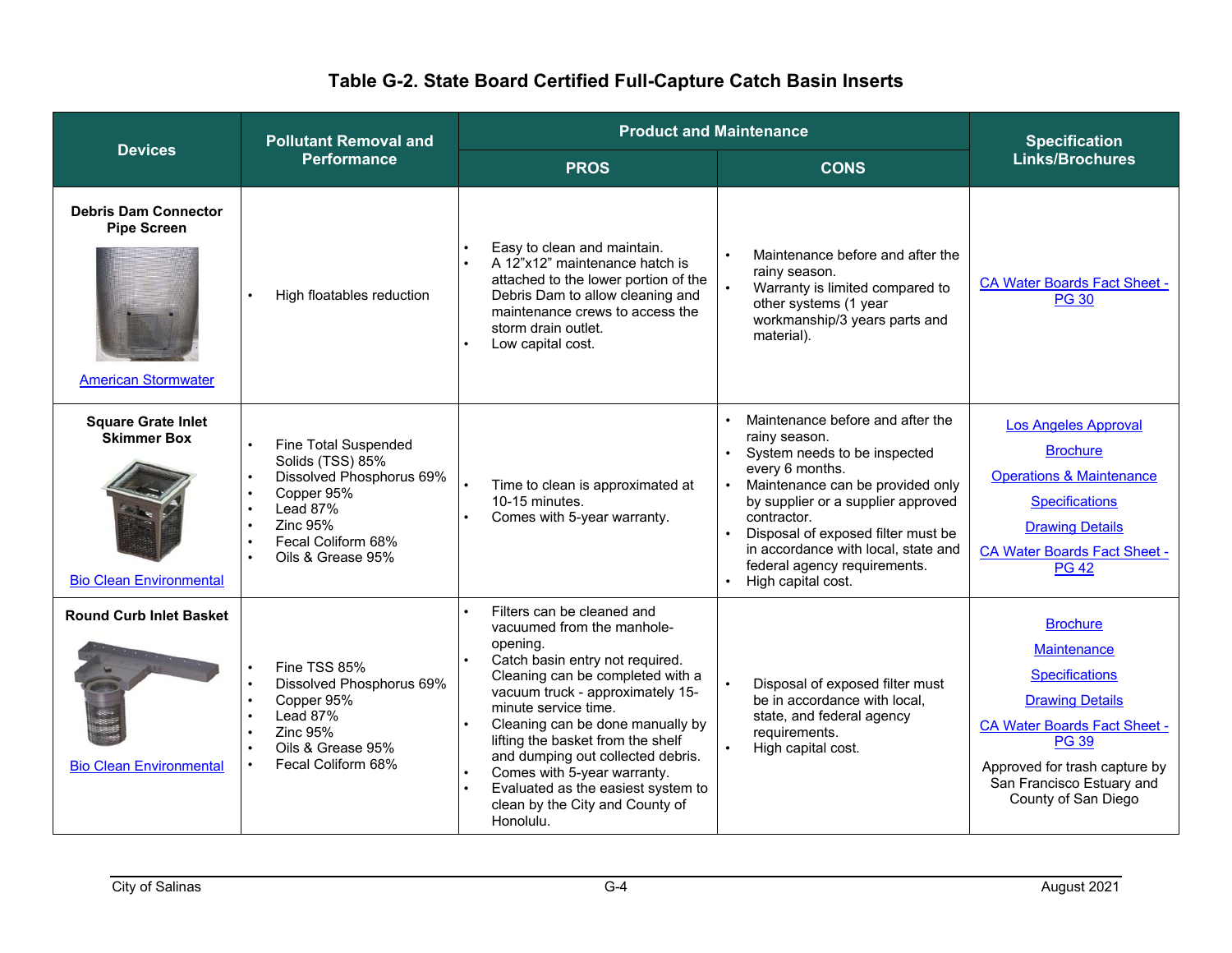|                                                                                                       | <b>Product and Maintenance</b><br><b>Pollutant Removal and</b> |                                                                                                                                                                                                                                                                                                                                                                                                       | <b>Specification</b>                                                                                            |                                                                        |
|-------------------------------------------------------------------------------------------------------|----------------------------------------------------------------|-------------------------------------------------------------------------------------------------------------------------------------------------------------------------------------------------------------------------------------------------------------------------------------------------------------------------------------------------------------------------------------------------------|-----------------------------------------------------------------------------------------------------------------|------------------------------------------------------------------------|
| <b>Devices</b>                                                                                        | <b>Performance</b>                                             | <b>PROS</b>                                                                                                                                                                                                                                                                                                                                                                                           | <b>CONS</b>                                                                                                     | <b>Links/Brochures</b>                                                 |
|                                                                                                       |                                                                |                                                                                                                                                                                                                                                                                                                                                                                                       |                                                                                                                 |                                                                        |
| <b>Modular Connector Pipe</b><br><b>Screen (MCPS)</b><br><b>Bio Clean Environmental</b>               | Captures 100% of trash<br>and debris.                          | Modular design allows it to be<br>adapted to any pipe size and<br>quickly assembled inside the catch<br>basin.<br>Maintenance of the catch basin<br>can be performed using a<br>standard vacuum truck or<br>manually.<br>The center piece can be easily<br>removed to allow for access to the<br>outlet pipe for jetting and other<br>activities.<br>Low capital cost.<br>Comes with 5-year warranty. | Maintenance before and after the<br>rainy season.                                                               | <b>Brochure</b><br><b>CA Water Boards Fact Sheet -</b><br><b>PG 36</b> |
| <b>Catch Basin Connector</b><br><b>Pipe Screen (Trash</b><br>Guard)<br><b>Bio Clean Environmental</b> | Captures 100% of trash<br>$\bullet$<br>and debris.             | Modular design allows it to be<br>adapted to any pipe size and<br>quickly assembled inside the catch<br>basin.<br>Maintenance of the catch basin<br>can be performed using a<br>standard vacuum truck or removed<br>by hand.<br>The center piece can be easily<br>removed to allow for access to the<br>outlet pipe for jetting and other<br>activities.<br>Low capital cost.                         | Maintenance before and after the<br>rainy season.<br>Warranty is limited compared to<br>other systems (1 year). | <b>CA Water Boards Fact Sheet -</b><br><b>PG 33</b>                    |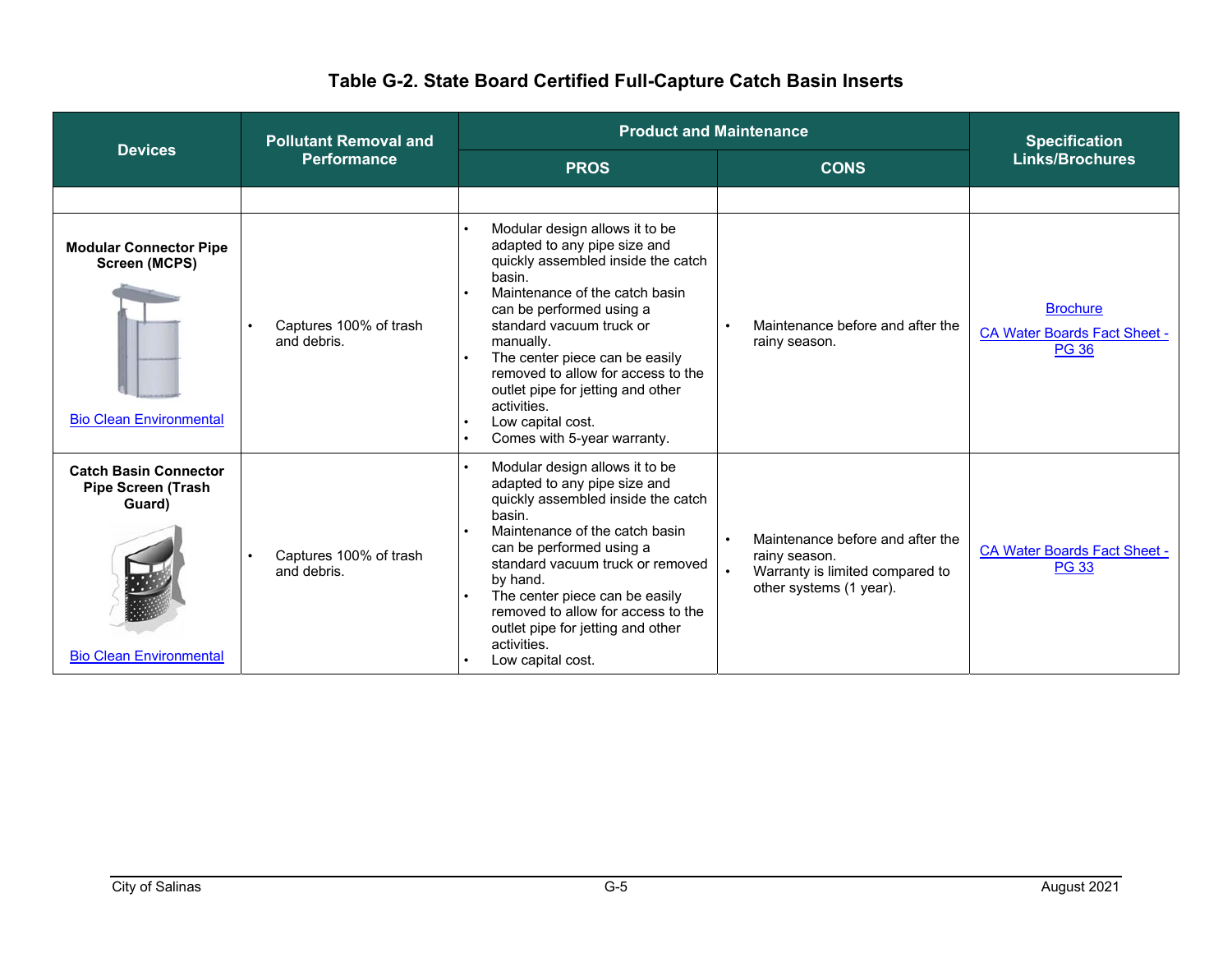| <b>Devices</b>                                                                        | <b>Pollutant Removal and</b>                                | <b>Product and Maintenance</b>                                                                                                                                                      |                                                                                                                                                                           | <b>Specification</b>                                                             |
|---------------------------------------------------------------------------------------|-------------------------------------------------------------|-------------------------------------------------------------------------------------------------------------------------------------------------------------------------------------|---------------------------------------------------------------------------------------------------------------------------------------------------------------------------|----------------------------------------------------------------------------------|
|                                                                                       | <b>Performance</b>                                          | <b>PROS</b>                                                                                                                                                                         | <b>CONS</b>                                                                                                                                                               | <b>Links/Brochures</b>                                                           |
| <b>Curb Inlet and Grate Inlet</b><br><b>Filters</b><br><b>Bio Clean Environmental</b> | 100% capture of all<br>particles 5 mm in size or<br>larger. | Easy installation.<br>No confined space entry required<br>for cleaning.<br>Estimated design life is 25 to 50<br>years<br>Made with high strength, durable<br>$\bullet$<br>materials | Limited trash storage capacity.<br>Requires frequent maintenance<br>$\bullet$<br>to prevent trapped trash from<br>being introduced into effluent.                         | <b>CA Water Boards Fact Sheet</b><br><b>APPLICATION 4</b>                        |
| <b>Collector Pipe Screen -</b><br>Drop-in<br><b>G2 Construction</b>                   | Captures 100% of trash<br>and debris 5 mm or larger.        | Filter can be cleaned and<br>vacuumed from the manhole-<br>opening.<br>Low capital cost.                                                                                            | Maintenance before and after the<br>rainy season.<br>Warranty is limited compared to<br>other systems (1 year<br>workmanship/3 years parts and<br>material).              | <b>Drop-In CPS Screen</b><br><b>CA Water Boards Fact Sheet -</b><br><b>PG 27</b> |
| <b>Collector Pipe Screen -</b><br><b>Mod Series</b><br><b>G2 Construction</b>         | Captures 100% of trash<br>and debris 5 mm or larger.        | Filter can be cleaned manually<br>$\bullet$<br>and/or vacuumed. Estimated<br>cleaning time is 5-10 minutes.<br>Low capital cost.<br>Fits all catch basins.                          | Maintenance before and after the<br>rainy season.<br>Warranty is limited compared to<br>$\bullet$<br>other systems (1 year<br>workmanship/3 years parts and<br>material). | CPS-Mod 3S<br>CA Water Boards Fact Sheet-<br><b>PG 27</b>                        |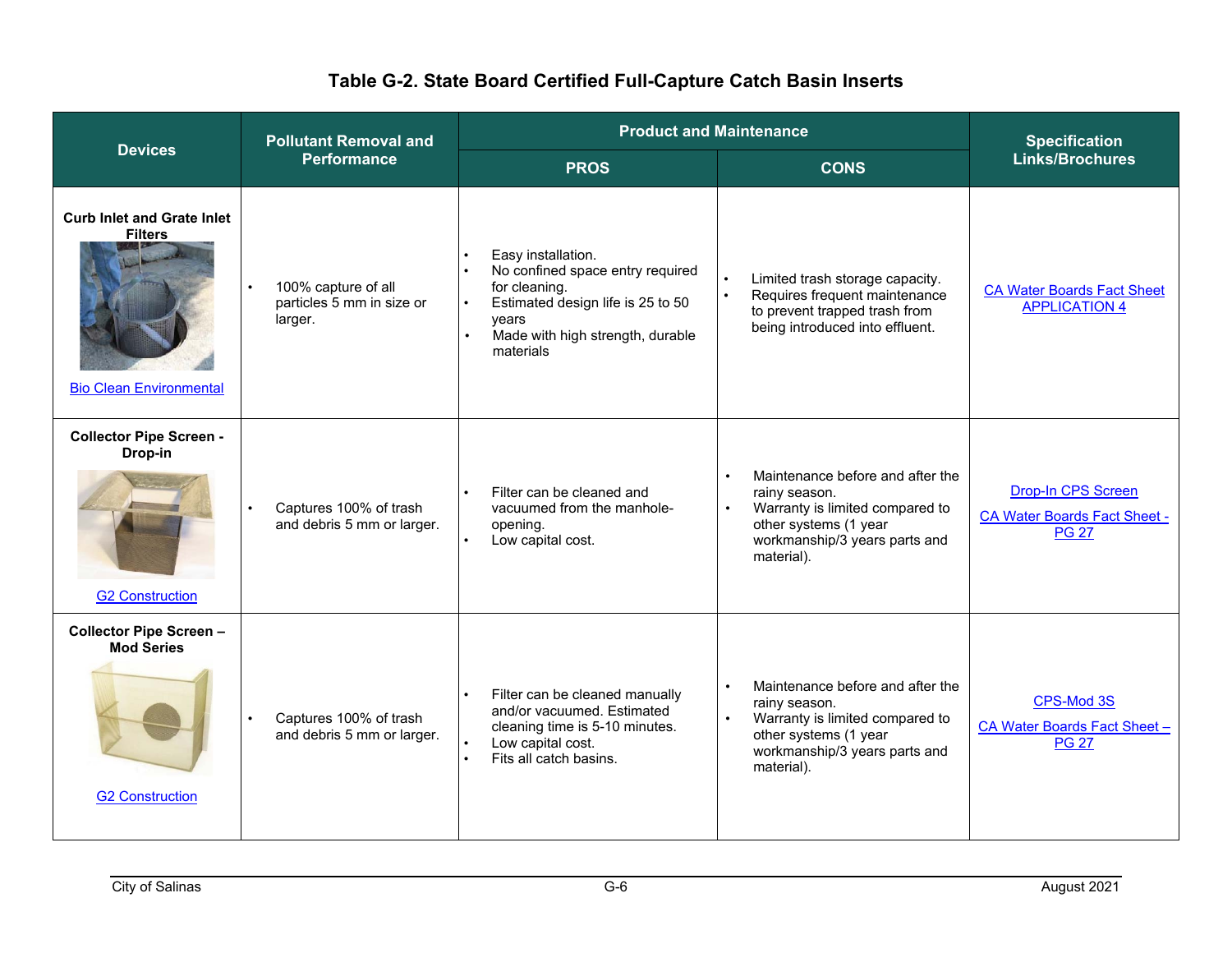| <b>Devices</b>                                                                | <b>Pollutant Removal and</b>                         | <b>Product and Maintenance</b>                                                                                                                                                                                                                   |                                                                                                                                                                                                        | <b>Specification</b>                                      |
|-------------------------------------------------------------------------------|------------------------------------------------------|--------------------------------------------------------------------------------------------------------------------------------------------------------------------------------------------------------------------------------------------------|--------------------------------------------------------------------------------------------------------------------------------------------------------------------------------------------------------|-----------------------------------------------------------|
|                                                                               | <b>Performance</b>                                   | <b>PROS</b>                                                                                                                                                                                                                                      | <b>CONS</b>                                                                                                                                                                                            | <b>Links/Brochures</b>                                    |
| <b>CleanWay Curb Inlet</b><br><b>Filtration System</b><br><b>Cleanway USA</b> | Captures 100% of trash<br>and debris 5 mm or larger. | Easy installation. No special tools<br>required.<br>Modular support pan and sliding<br>basket conform to the existing<br>vault specifications.                                                                                                   | Limited to a minimum depth of<br>12" and a manhole size of 16".<br>Monthly inspection and<br>$\bullet$<br>maintenance recommended<br>Curb inlets products have a 10-<br>$\bullet$<br>year design life. | <b>CA Water Boards Fact Sheet</b><br><b>APPLICATION 7</b> |
| <b>CleanWay Drop Inlet</b><br><b>Filtration Insert</b><br><b>Cleanway USA</b> | Captures 100% of trash<br>and debris 5 mm or larger. | Easy installation and easy<br>maintenance of StormClean®<br>components.<br>Modular support pan conforms to<br>the existing vault specifications<br>and support the strainer.<br>Optional filter fabric available for<br>water quality treatment. | Monthly inspection and<br>$\bullet$<br>maintenance recommended<br>Drop Inlet Filtration products<br>$\bullet$<br>have design lives varying from 1<br>month to 10 years.                                | <b>CA Water Boards Fact Sheet</b><br><b>APPLICATION 8</b> |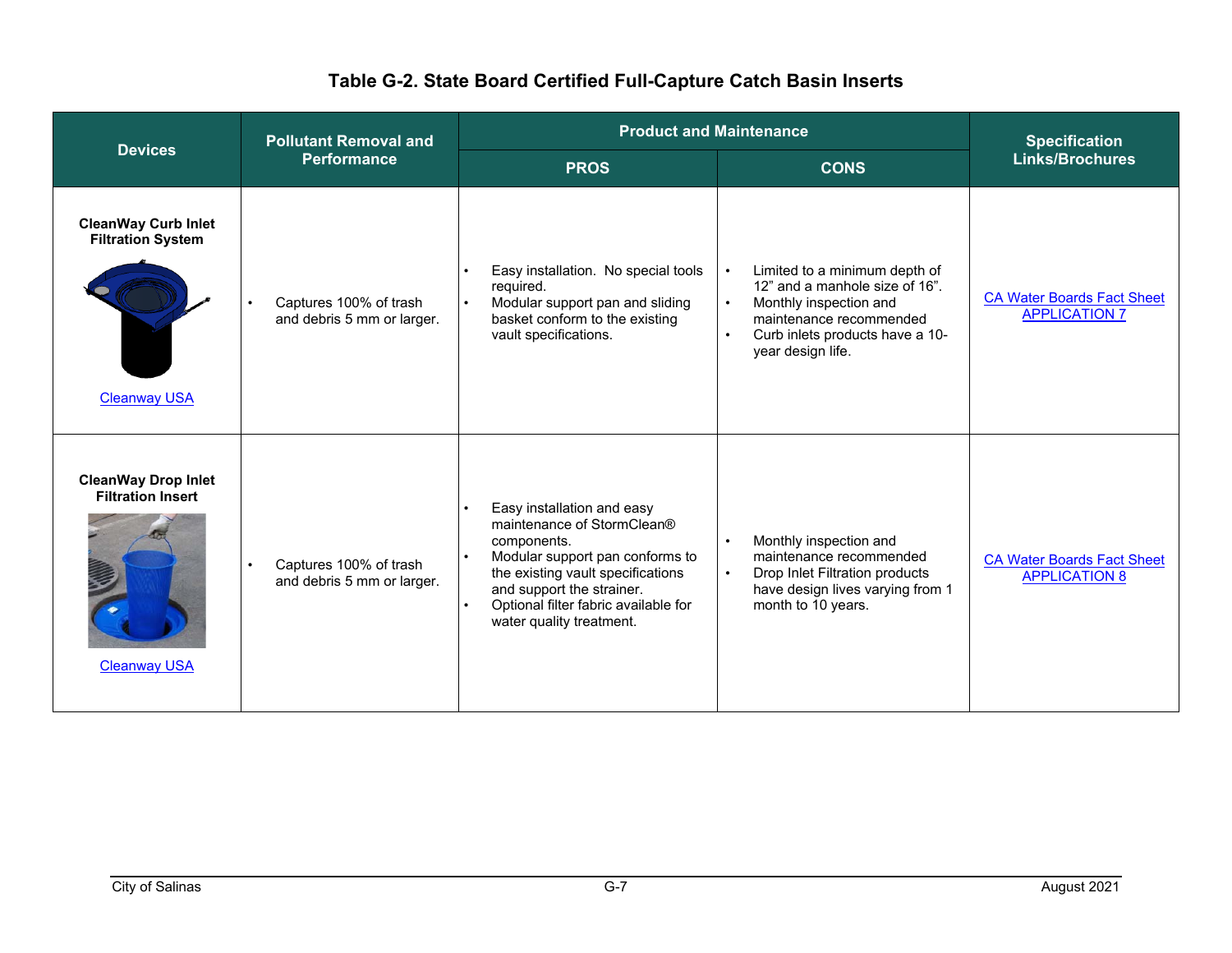| <b>Devices</b>                                                                                              | <b>Pollutant Removal and</b>                                                                                        |                                                                                                                                                                                                                                                                                                                                                                                                           | <b>Product and Maintenance</b>                                                                                                                                                                                                                                     | <b>Specification</b>                                                                                                                                                                                                    |
|-------------------------------------------------------------------------------------------------------------|---------------------------------------------------------------------------------------------------------------------|-----------------------------------------------------------------------------------------------------------------------------------------------------------------------------------------------------------------------------------------------------------------------------------------------------------------------------------------------------------------------------------------------------------|--------------------------------------------------------------------------------------------------------------------------------------------------------------------------------------------------------------------------------------------------------------------|-------------------------------------------------------------------------------------------------------------------------------------------------------------------------------------------------------------------------|
|                                                                                                             | <b>Performance</b>                                                                                                  | <b>PROS</b>                                                                                                                                                                                                                                                                                                                                                                                               | <b>CONS</b>                                                                                                                                                                                                                                                        | <b>Links/Brochures</b>                                                                                                                                                                                                  |
| <b>COANDA Curb Inlet Filter</b><br>with Trash Screen and<br><b>Debris Fence</b><br>Coanda                   | Captures debris, nutrients,<br>heavy metals, and organic<br>matter.<br>Removes everything larger<br>than fine sand. | No moving parts and rarely needs<br>servicing.<br>Debris is easily accessible for<br>cleaning whenever necessary.<br>Due to the design enabling debris<br>to remain dry, vector control is not<br>an issue, and bacterial growth is<br>impeded.<br>Self-cleaning stainless steel<br>screen.<br>Handles fast moving water without<br>clogging.<br>Captured debris dries quickly,<br>enabling easy removal. | Maintenance before and after the<br>rainy season.<br>Warranty is limited compared to<br>other systems (1 year).<br>Fact sheet and costs not<br>provided by State Water Board.                                                                                      | <b>Brochure</b><br><b>Drawing Details</b><br>Approved by for trash capture<br>by Los Angeles River Total<br>Maximum Daily Load (TMDL)<br>and also meets Caltrans<br>definition of Gross Solid<br>Removal Device (GSRD). |
| <b>FloGard Catch Basin</b><br>Insert - Combination<br><b>Inlet Style</b><br><b>Oldcastle Precast</b>        | <b>TSS 86%</b><br>Oils & Grease 80%<br>Gross solids 100%                                                            | Filters can be cleaned and<br>vacuumed from the grate opening.<br>Catch basin entry not required.<br>$\bullet$<br>Low capital cost.<br>$\bullet$<br>Comes with 5-year warranty.                                                                                                                                                                                                                           | It is recommended that each<br>installation be serviced a<br>minimum of three times per year,<br>with a change of filter medium<br>once per year.<br>Disposal of exposed filter must<br>be in accordance with local.<br>state, and federal agency<br>requirements. | <b>Product Overview</b><br><b>Maintenance</b><br><b>Drawing Details</b><br>CA Water Boards Fact Sheet -<br><b>PG 18</b>                                                                                                 |
| <b>FloGard Catch Basin</b><br><b>Insert - Flat Grated Inlet</b><br><b>Style</b><br><b>Oldcastle Precast</b> | <b>TSS 86%</b><br>Oils & Grease 80%<br>Gross solids 100%                                                            | Filters can be cleaned and<br>$\bullet$<br>vacuumed from the grate opening.<br>Catch basin entry not required.<br>$\bullet$<br>Low capital cost.<br>Comes with 5-year warranty.                                                                                                                                                                                                                           | It is recommended that each<br>installation be serviced a<br>minimum of three times per year,<br>with a change of filter medium<br>once per year.<br>Disposal of exposed filter must<br>be in accordance with local, state<br>and federal agency<br>requirements.  | <b>Product Overview</b><br><b>Maintenance</b><br><b>Drawing Details</b><br>CA Water Boards Fact Sheet -<br><b>PG 13</b>                                                                                                 |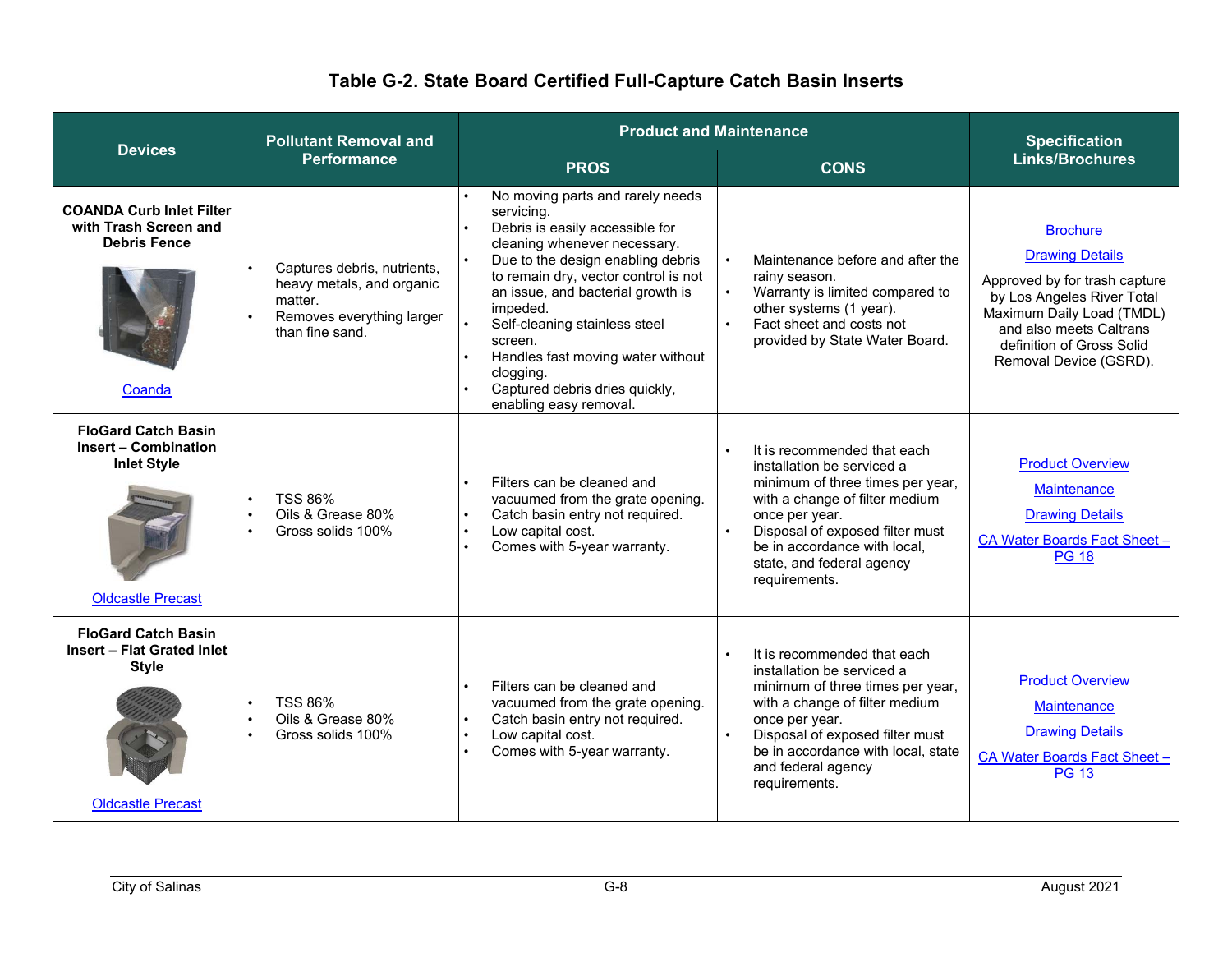|                                                                                                                  | <b>Product and Maintenance</b><br><b>Pollutant Removal and</b>                      |                                                                                                                                                                                                                                                                                                                                                                                  |                                                                                                                                                                                                                     | <b>Specification</b>                                                                               |
|------------------------------------------------------------------------------------------------------------------|-------------------------------------------------------------------------------------|----------------------------------------------------------------------------------------------------------------------------------------------------------------------------------------------------------------------------------------------------------------------------------------------------------------------------------------------------------------------------------|---------------------------------------------------------------------------------------------------------------------------------------------------------------------------------------------------------------------|----------------------------------------------------------------------------------------------------|
| <b>Devices</b>                                                                                                   | <b>Performance</b>                                                                  | <b>PROS</b>                                                                                                                                                                                                                                                                                                                                                                      | <b>CONS</b>                                                                                                                                                                                                         | <b>Links/Brochures</b>                                                                             |
| <b>FloGard Catch Basin</b><br><b>Outlet Insert - Connector</b><br><b>Pipe Screen</b><br><b>Oldcastle Precast</b> | Captures 100% of trash<br>and debris.                                               | Maintenance of the catch basin<br>can be performed using a<br>standard vacuum truck or<br>manually.<br>The center piece can be easily<br>removed to allow for access to the<br>outlet pipe for jetting and other<br>activities.<br>Comes with 5-year warranty.                                                                                                                   | Maintenance before and after the<br>rainy season.                                                                                                                                                                   | CA Water Boards Fact Sheet -<br>PG <sub>9</sub>                                                    |
| <b>United Storm Water</b><br><b>Connector Pipe Screen</b><br><b>United Stormwater</b>                            | 100% removal of debris<br>greater than 5 mm in<br>diameter.                         | Filter can be cleaned manually<br>and/or vacuumed.<br>Provides overflow bypass for<br>larger storm events.<br>Low capital cost.<br>Comes with 3-year warranty.                                                                                                                                                                                                                   | Maintenance before and after the<br>rainy season.                                                                                                                                                                   | <b>CPS - Brochure</b><br><b>Drawing Details</b><br>CA Water Boards Fact Sheet -<br>PG <sub>4</sub> |
| <b>Drop-in Grate Inlet</b><br><b>United Stormwater</b>                                                           | Filters heavy metals,<br>petroleum hydrocarbons,<br>sediments, trash and<br>debris. | Self-supported on the lip of the<br>catch basin under traffic grate.<br>Filters can be cleaned and<br>$\bullet$<br>vacuumed from the grate opening.<br>Catch basin entry not required.<br>$\bullet$<br>Filtration devices are installed in a<br>$\bullet$<br>manner that does not interfere with<br>lateral line water flow.<br>Low capital cost.<br>Comes with 3-year warranty. | Maintenance before and after the<br>rainy season.<br>System need to be inspected<br>every 6 months.<br>Disposal of exposed filter must<br>be in accordance with local, state<br>and federal agency<br>requirements. | <b>Drawing Details</b><br>CA Water Boards Fact Sheet -<br><b>PG 5</b>                              |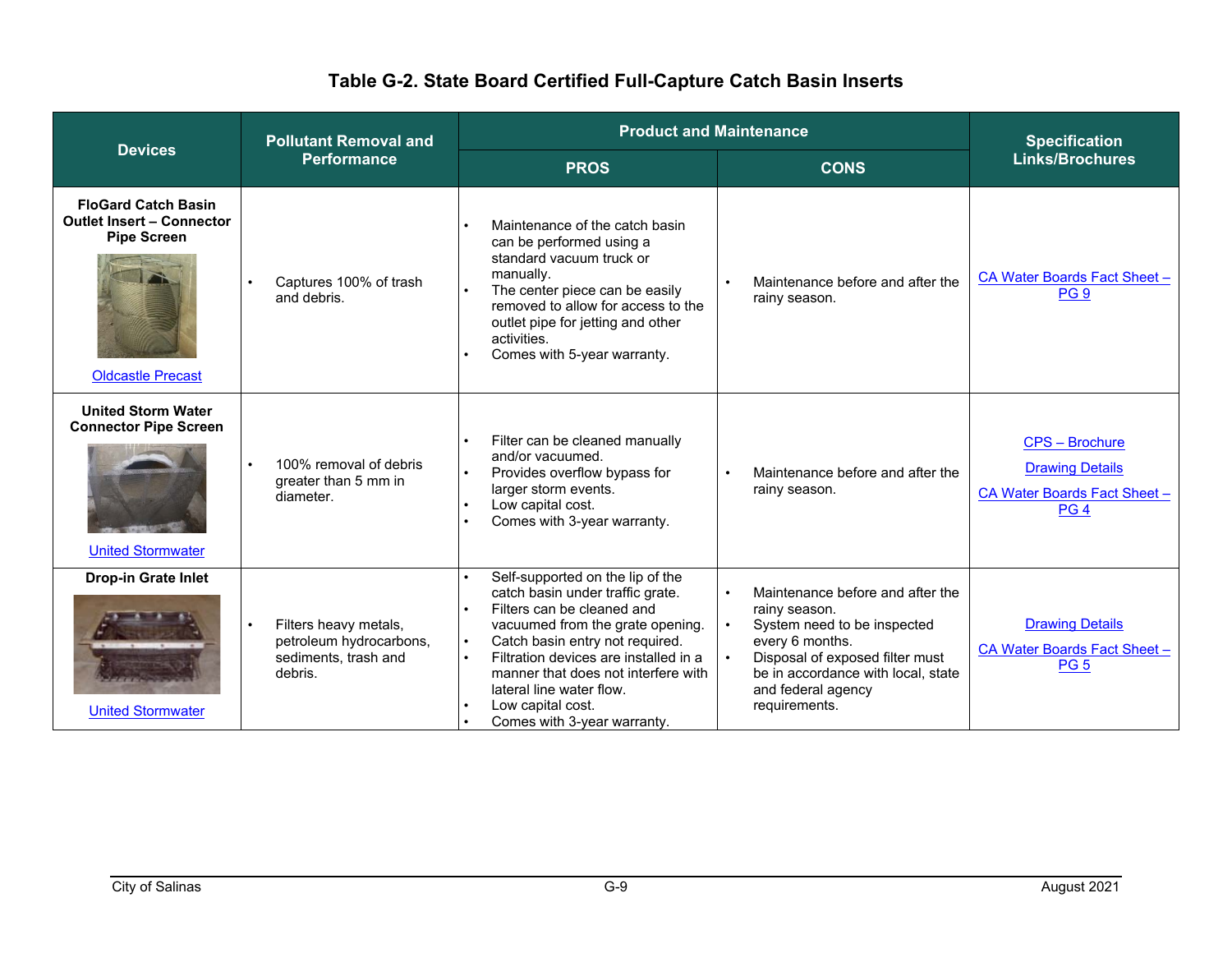| <b>Devices</b>                                                                      | <b>Pollutant Removal and</b>                                                                                                                                                             | <b>Product and Maintenance</b>                                                                                                                                                                                                                                                               |                                                                                                                                                               | <b>Specification</b>                                                    |
|-------------------------------------------------------------------------------------|------------------------------------------------------------------------------------------------------------------------------------------------------------------------------------------|----------------------------------------------------------------------------------------------------------------------------------------------------------------------------------------------------------------------------------------------------------------------------------------------|---------------------------------------------------------------------------------------------------------------------------------------------------------------|-------------------------------------------------------------------------|
|                                                                                     | <b>Performance</b>                                                                                                                                                                       | <b>PROS</b>                                                                                                                                                                                                                                                                                  | <b>CONS</b>                                                                                                                                                   | <b>Links/Brochures</b>                                                  |
| <b>Flexstorm Connector</b><br><b>Pipe Screen</b><br><b>Inlet Filters</b>            | <b>Connector Pipe Screens</b><br>retain large volumes of<br>trash and sediment inside<br>the catch basin instead of<br>the debris being conveyed<br>through the stormwater<br>system.    | Quick and easy install. No<br>assembly required.<br><b>Optional Quick Release Brackets</b><br>allow device to be removed for<br>easy line or jet cleaning.<br>Good for retrofits or new<br>applications.<br>Low capital cost.<br>Comes with 3-year warranty.                                 | High maintenance frequency<br>(every 3-6 months depending on<br>loading).                                                                                     | <b>Product Overview</b><br>CA Water Boards Fact Sheet -<br><b>PG 83</b> |
| <b>Flexstorm Full Trash</b><br><b>Capture (FTC) Inserts</b><br><b>Inlet Filters</b> | The steel basket is<br>uniformly punched with<br>3/16" diameter holes (4.8<br>mm) in such a pattern that<br>the basket has 50% open<br>area and retains any<br>particles 5 mm or larger. | Easy to install, with lift handles<br>and adjustable flanges.<br>Dual cleaning options. Cleaning<br>can be performed using vacuum<br>truck or by lifting basket out of<br>inlet.<br>Low capital cost.                                                                                        | Three inspections recommended<br>per year (minimum).                                                                                                          | <b>CA Water Boards Fact Sheet</b><br><b>APPLICATION 2</b>               |
| ST3 & ST3G - Catch<br><b>Basin Connector Pipe</b><br><b>Stormtek</b>                | <b>Connector Pipe Screens</b><br>retain large volumes of<br>trash and sediment inside<br>the catch basin instead of<br>the debris being conveyed<br>through the stormwater<br>system.    | The StormTek connector pipe<br>screen maximizes use of up to<br>90% of the available storage<br>capacity.<br>Prevents flooding of the catch<br>basin during large rain events by<br>providing overflow.<br>Can be completely removed from<br>the catch basin/storm drain wall in<br>seconds. | High maintenance frequency<br>(every 3-6 months depending on<br>loading).<br>Warranty is limited compared to<br>other systems (2 years)<br>High capital cost. | CA Water Boards Fact Sheet -<br><b>PG 45</b>                            |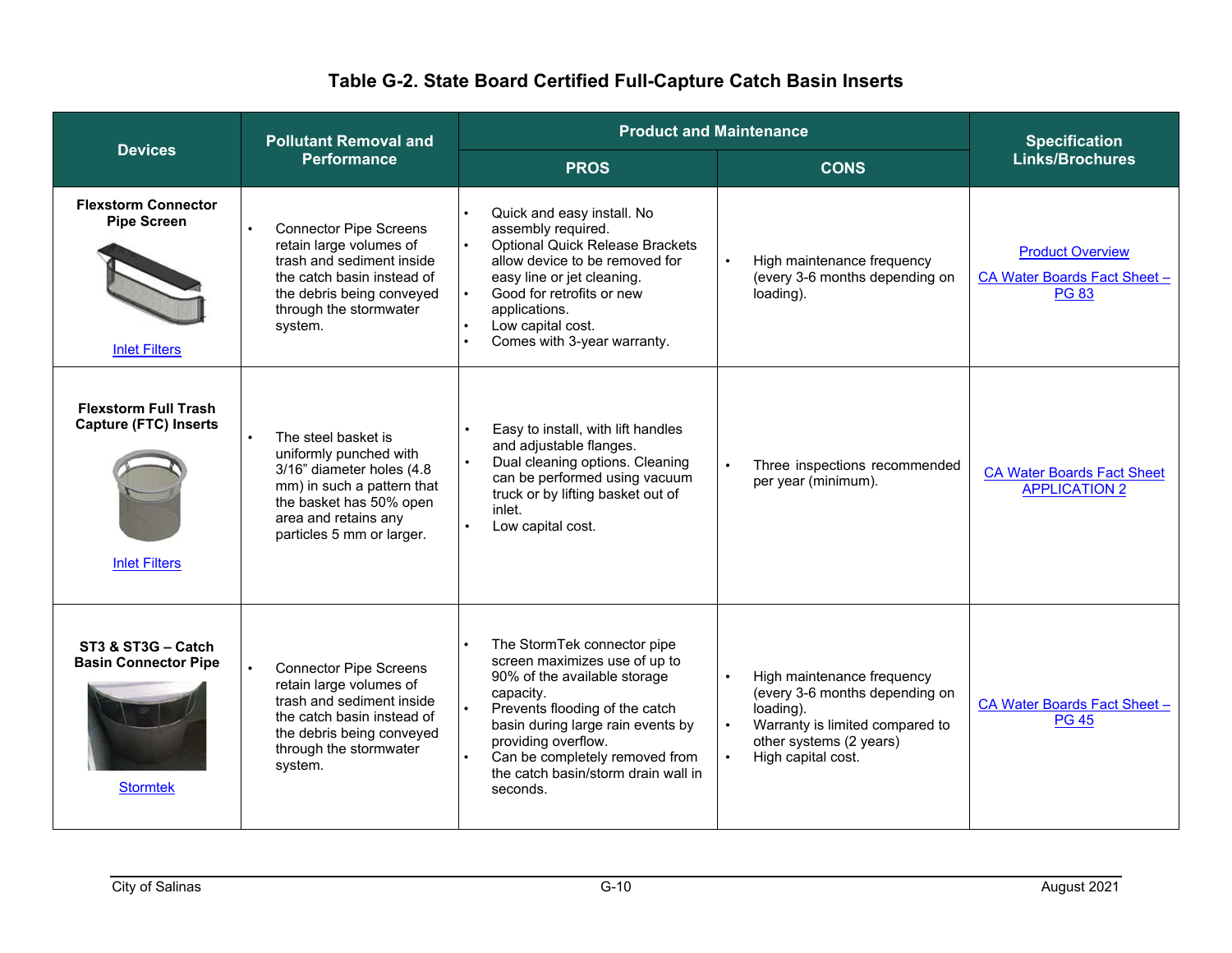|                                                                          | <b>Product and Maintenance</b><br><b>Pollutant Removal and</b>                                                                  |                                                                                                                                                                                                                                                   | <b>Specification</b>                                                                                                                                                                                                                                                                                                                                                            |                                                           |
|--------------------------------------------------------------------------|---------------------------------------------------------------------------------------------------------------------------------|---------------------------------------------------------------------------------------------------------------------------------------------------------------------------------------------------------------------------------------------------|---------------------------------------------------------------------------------------------------------------------------------------------------------------------------------------------------------------------------------------------------------------------------------------------------------------------------------------------------------------------------------|-----------------------------------------------------------|
| <b>Devices</b>                                                           | Performance                                                                                                                     | <b>PROS</b>                                                                                                                                                                                                                                       | <b>CONS</b>                                                                                                                                                                                                                                                                                                                                                                     | <b>Links/Brochures</b>                                    |
| <b>Water Decontaminator</b><br><b>Inventive Resources</b>                | Trash capture screen<br>captures particles 5mm and<br>larger.<br>Oil and contaminants<br>captured in a disposable<br>cartridge. | Can be used for new and existing<br>catch basins of various sizes.<br>Easy cleaning.<br>$\bullet$<br>Has provisions for vector control<br>accessibility.                                                                                          | High maintenance frequency to<br>ensure optimal performance.<br>Inspections recommended twice<br>annually.<br>Housing should be cleaned out<br>once a year.<br>Filter cartridge needs<br>replacement when slow flow is<br>observed.                                                                                                                                             | <b>CA Water Boards Fact Sheet</b><br><b>APPLICATION 3</b> |
| <b>Triton Bioflex Inlet Trash</b><br>Guard<br><b>Revel Environmental</b> | Treats liquefied petroleum<br>hydrocarbons and variety of<br>TSS.                                                               | Reduced occlusion and increased<br>flow over a range of rainfall<br>intensities.<br>Stainless steel media cartridge<br>cam-locks in place onto the filter<br>basin floor allowing quick and easy<br>removal for maintenance.<br>Low capital cost. | It is recommended that each<br>installation be serviced a<br>minimum of 3 times per year,<br>with a change of filter medium<br>once per year.<br>Disposal of exposed filter must<br>be in accordance with local, state<br>and federal agency<br>requirements.<br>Warranty is limited compared to<br>other systems (1 year, or 6 years<br>if REM contracts to do<br>maintenance) | <b>CA Water Boards Fact Sheet -</b><br>PG <sub>6</sub>    |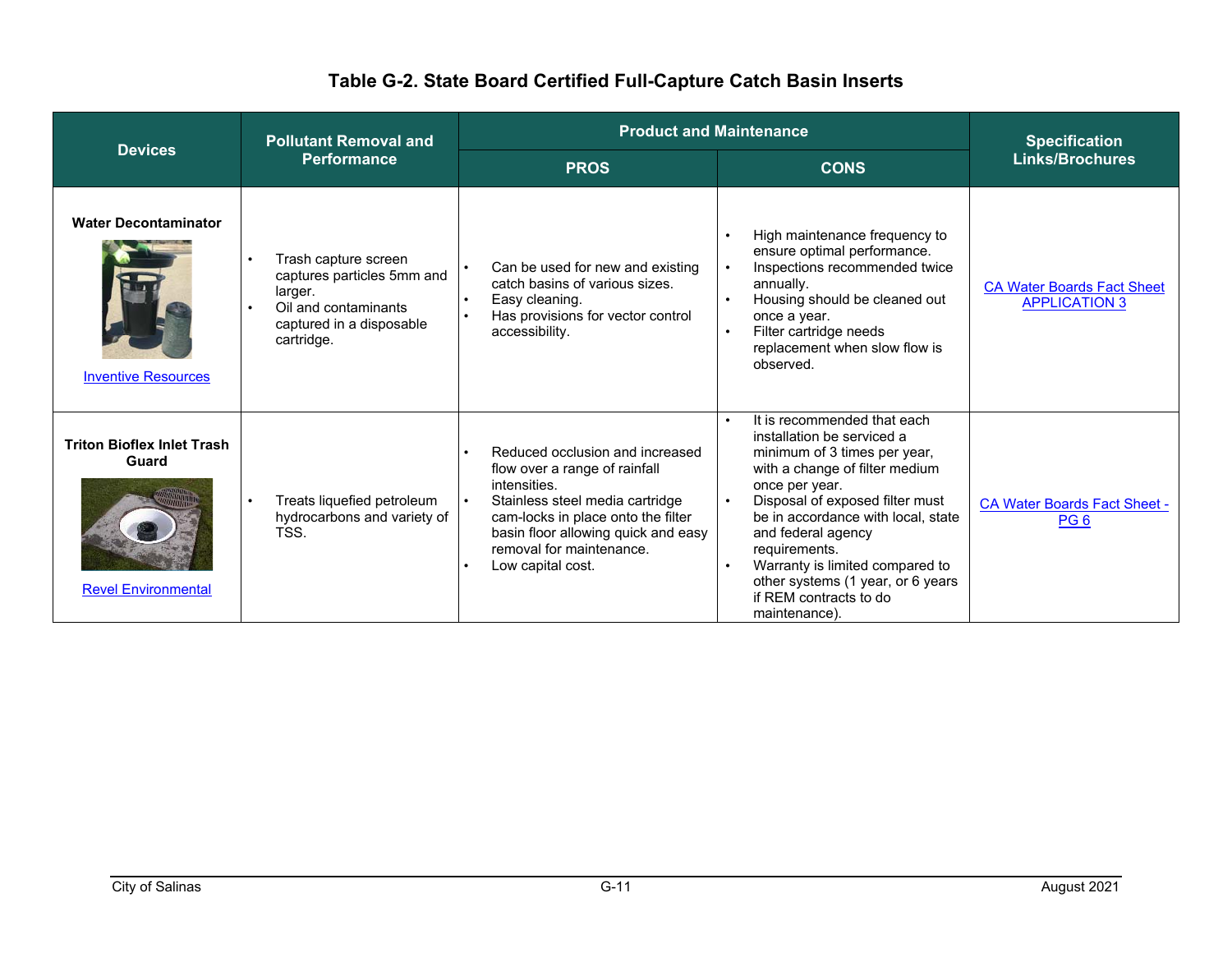#### **G1.3 HIGH-FLOW DEVICES**

High-Flow Trash Capture Devices are typically designed to decrease the velocity of stormwater runoff, therefore allowing trash and sediment to settle into internal storage zones. The four main categories of High-Flow Trash Capture Devices are described in **Table G-3** and their respective advantages and disadvantages are presented in successive tables.

| <b>High-Flow Trash Capture</b><br><b>Device</b>      | <b>Description</b>                                                                                                                                                                                                                                                                                                                                                                                                                                                     |
|------------------------------------------------------|------------------------------------------------------------------------------------------------------------------------------------------------------------------------------------------------------------------------------------------------------------------------------------------------------------------------------------------------------------------------------------------------------------------------------------------------------------------------|
| <b>Hydrodynamic Separator</b><br>$(Table G-4)$       | These devices can remove trash, debris, and coarse sediment<br>from incoming flows using screening, gravity settling, and<br>centrifugal forces generated by forcing the influent into a<br>circular motion. As water moves through the system circularly,<br>rather than in a straight line, it is possible to obtain significant<br>removal of coarse sediments and attached pollutants with less<br>space compared with other traditional gravity settling devices. |
| <b>Nutrient Separating Baffle</b><br>Box (Table G-5) | These structures contain a series of sediment settling<br>chambers. Nutrients, vegetation, and litter are captured in a<br>filtration screen system and sediments settle to the bottom.                                                                                                                                                                                                                                                                                |
| Netting Trash Trap<br>(Table G-6)                    | These devices can be installed in-line and in end-of-the-line<br>pipe. They use the natural energy of the stormwater flow to<br>capture trash.                                                                                                                                                                                                                                                                                                                         |
| <b>Media Filtration System</b><br>$(Table G-7)$      | These devices are designed to capture sediment, metals,<br>nutrients, and petroleum hydrocarbons, as well as gross<br>solids and trash, to significantly reduce the total pollutant<br>discharge load in stormwater runoff.                                                                                                                                                                                                                                            |

#### **Table G-3. High-Flow Trash Full-Capture Devices**

Source: Port of Long Beach, 2018.

#### **Table G-4. Hydrodynamic Separator System Advantages and Disadvantages**

| <b>Advantages</b>                                                                             | <b>Disadvantages</b>                                                                                                                                      |
|-----------------------------------------------------------------------------------------------|-----------------------------------------------------------------------------------------------------------------------------------------------------------|
| Can be easily installed as retrofits<br>Smaller footprint required<br>Ideal for redevelopment | Significant maintenance requirements<br>Prone to sediment resuspension during<br>high-flow storm events<br>Performance must be verified by third<br>party |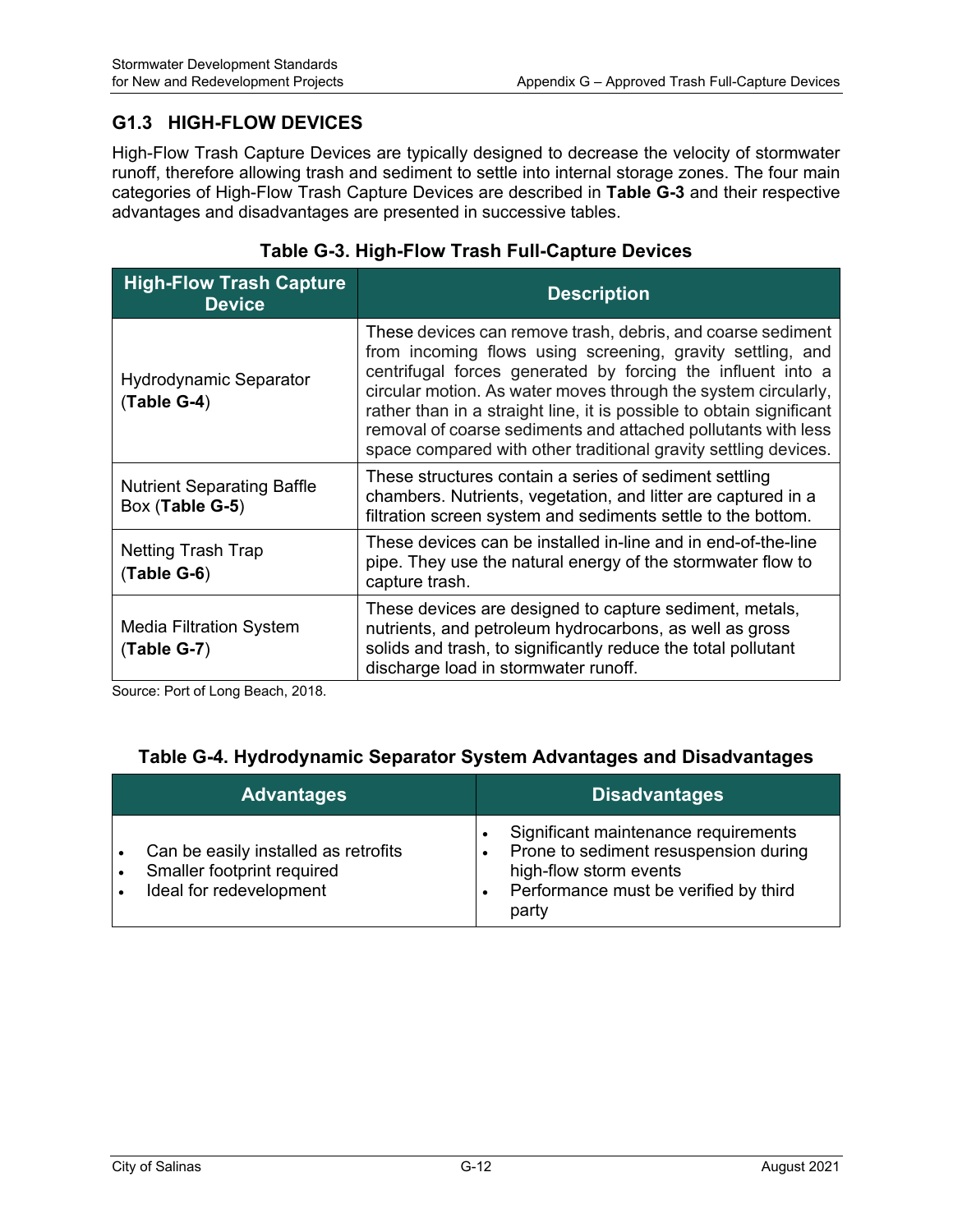#### **Table G-5. Nutrient Separating Baffle Box Advantages and Disadvantages**

| <b>Advantages</b>                                                                                                               | <b>Disadvantages</b>                                                                                                                           |
|---------------------------------------------------------------------------------------------------------------------------------|------------------------------------------------------------------------------------------------------------------------------------------------|
| Can be easily installed as retrofits<br>Good for densely populated urban<br>areas or parking lots<br>Relatively small footprint | Significant maintenance requirements<br>Can re-suspend settled sediment in<br>subsequent storms<br>Not effective in removing finer<br>sediment |

#### **Table G-6. Netting Trash Trap Advantages and Disadvantages**

| <b>Advantages</b>                                                                       | <b>Disadvantages</b>                                                                                                                            |
|-----------------------------------------------------------------------------------------|-------------------------------------------------------------------------------------------------------------------------------------------------|
| <b>Quick installation</b><br>Simple and inexpensive<br>No confined space entry required | Significant maintenance requirements<br>Can detach easily if not well installed<br>Not effective for removing finer<br>sediment and oils/grease |

#### **Table G-7. Media Filtration Systems Advantages and Disadvantages**

| <b>Advantages</b>                                                                                    |                | <b>Disadvantages</b>                                                                                                                                 |
|------------------------------------------------------------------------------------------------------|----------------|------------------------------------------------------------------------------------------------------------------------------------------------------|
| Flexible configurations<br>Can treat for high flow rates<br>High TSS and phosphorus removal<br>rates | $\bullet$<br>٠ | Significant maintenance requirements<br>Some systems require confined space<br>entry<br>Mosquito breeding if not regularly<br>cleaned and maintained |

High Flow Devices Full-Capture Trash Devices certified by the State Board (as of April 30, 2018) are listed in **Table G-8**.

An updated list of State certified Trash Full Capture Devices can be found at the following link:

https://www.waterboards.ca.gov/water\_issues/programs/stormwater/docs/trash\_implementation/ a1\_certified\_fcsdevicelist\_05aug19.pdf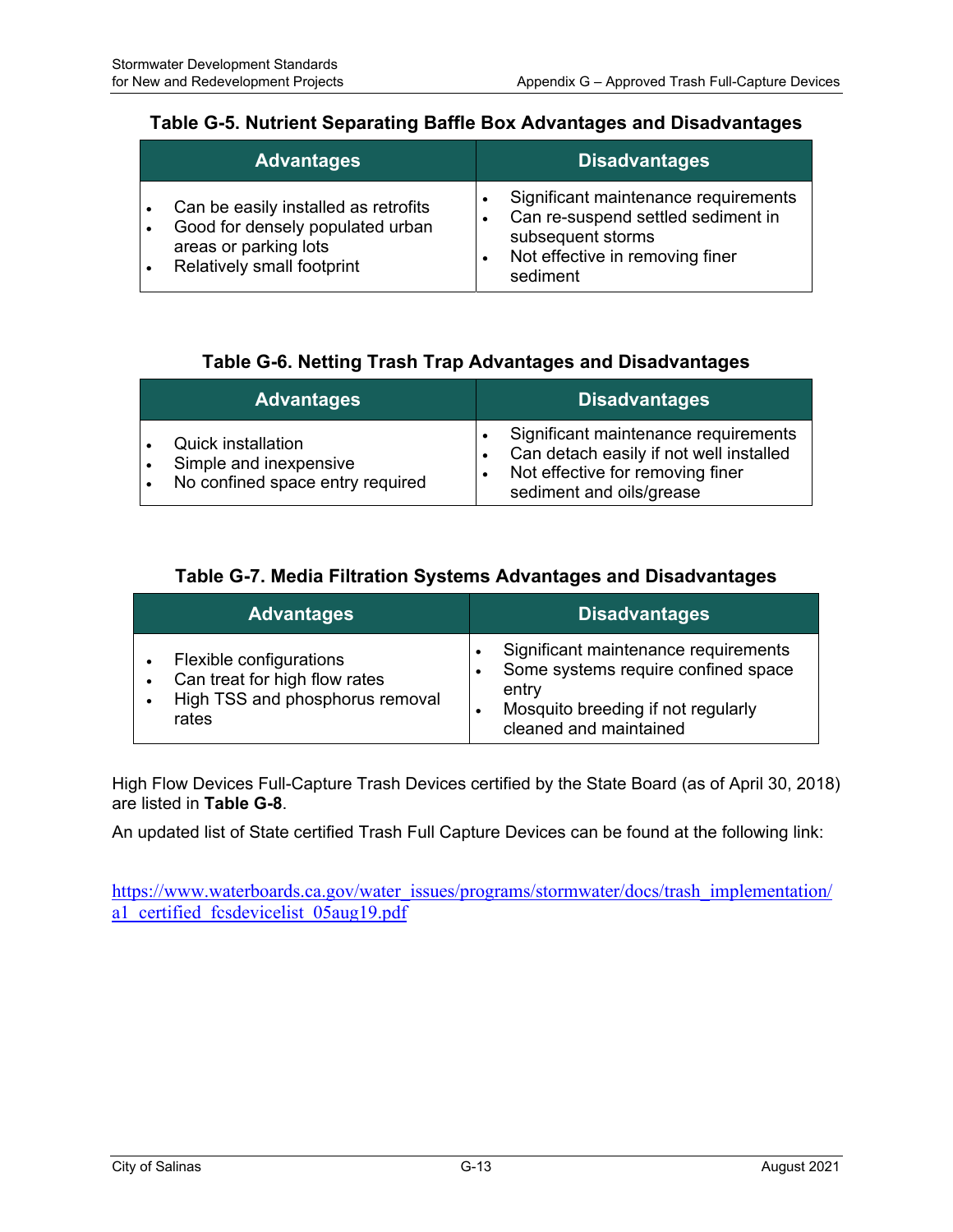|                                                                                                  | <b>Pollutant Removal and</b>                                                                                                                                                                                                                    | <b>Product and Maintenance</b>                                                                                                                                                                                                                                                                                                                                                                                          |                                                                                                                                                                                                                                                                                                                                                                                                                                          |                                                                                                                                                                                                                                  |
|--------------------------------------------------------------------------------------------------|-------------------------------------------------------------------------------------------------------------------------------------------------------------------------------------------------------------------------------------------------|-------------------------------------------------------------------------------------------------------------------------------------------------------------------------------------------------------------------------------------------------------------------------------------------------------------------------------------------------------------------------------------------------------------------------|------------------------------------------------------------------------------------------------------------------------------------------------------------------------------------------------------------------------------------------------------------------------------------------------------------------------------------------------------------------------------------------------------------------------------------------|----------------------------------------------------------------------------------------------------------------------------------------------------------------------------------------------------------------------------------|
| <b>Devices</b>                                                                                   | Performance                                                                                                                                                                                                                                     | <b>PROS</b>                                                                                                                                                                                                                                                                                                                                                                                                             | <b>CONS</b>                                                                                                                                                                                                                                                                                                                                                                                                                              | <b>Specification</b><br><b>Links/Brochures</b>                                                                                                                                                                                   |
| <b>Aqua-Swirl Stormwater</b><br><b>Treatment System</b><br>Aqua Shield, Inc.                     | 85% sediment (net<br>annual)<br>80% TSS (net annual),<br>gaining one LEED 2009<br><b>Credit for Sustainable</b><br>Sites (SS) 6.2,<br>Stormwater Design -<br><b>Quality Control</b><br>Captures sediment, oil,<br>and debris 5 mm or<br>greater | Utilizes lightweight and durable<br>construction materials.<br>Inspection and maintenance<br>activities can be performed from the<br>surface without confined space<br>entry or specialized equipment.<br>Requires minimal routine<br>maintenance.<br>Damage to the system is unlikely<br>as there are no fragile internal<br>parts.                                                                                    | System inspections<br>recommended every 3 months<br>during the first year after<br>installation.<br>Cleaning must be performed with<br>a vacuum truck.<br>Organic matter may decompose<br>$\bullet$<br>and release nitrogen (nitrogen gas<br>or nitrate) to the downstream<br>environment.<br>Sensitivity to heavy loads of<br>sediment.<br>Design incorporates standing<br>water, which may lead to<br>mosquito breeding in the system. | <b>Brochure</b><br><b>Specifications</b><br><b>Inspection and Maintenance</b><br><b>Field Testing Report</b><br><b>NJCAT Technology Verification</b><br><b>CA Water Boards Full Capture</b><br><b>System Application - PG 84</b> |
| <b>Continuous Deflective</b><br>Separator (CDS)<br><b>Contech Engineered</b><br><b>Solutions</b> | Captures and retains<br>100% of floatables and<br>neutrally buoyant debris<br>2.4 mm or larger.                                                                                                                                                 | Easy to inspect, clean and maintain<br>through two manhole access<br>covers. One opening allows for<br>inspection and cleanout of the<br>separation chamber (cylinder and<br>screen) and isolated sump. The<br>other allows for inspection and<br>cleanout of sediment captured and<br>retained outside the screen<br>Self-cleaning screen. Isolated<br>storage sump eliminates scour<br>potential.<br>Internal bypass. | Inspections and maintenance at<br>$\bullet$<br>least twice per year.<br>Warranty is limited compared to<br>other systems (2 years).<br>Multiple pipe inlets and 90-180°<br>angles.                                                                                                                                                                                                                                                       | <b>Brochure</b><br><b>CA Water Boards Fact Sheet -</b><br><b>PG 77</b>                                                                                                                                                           |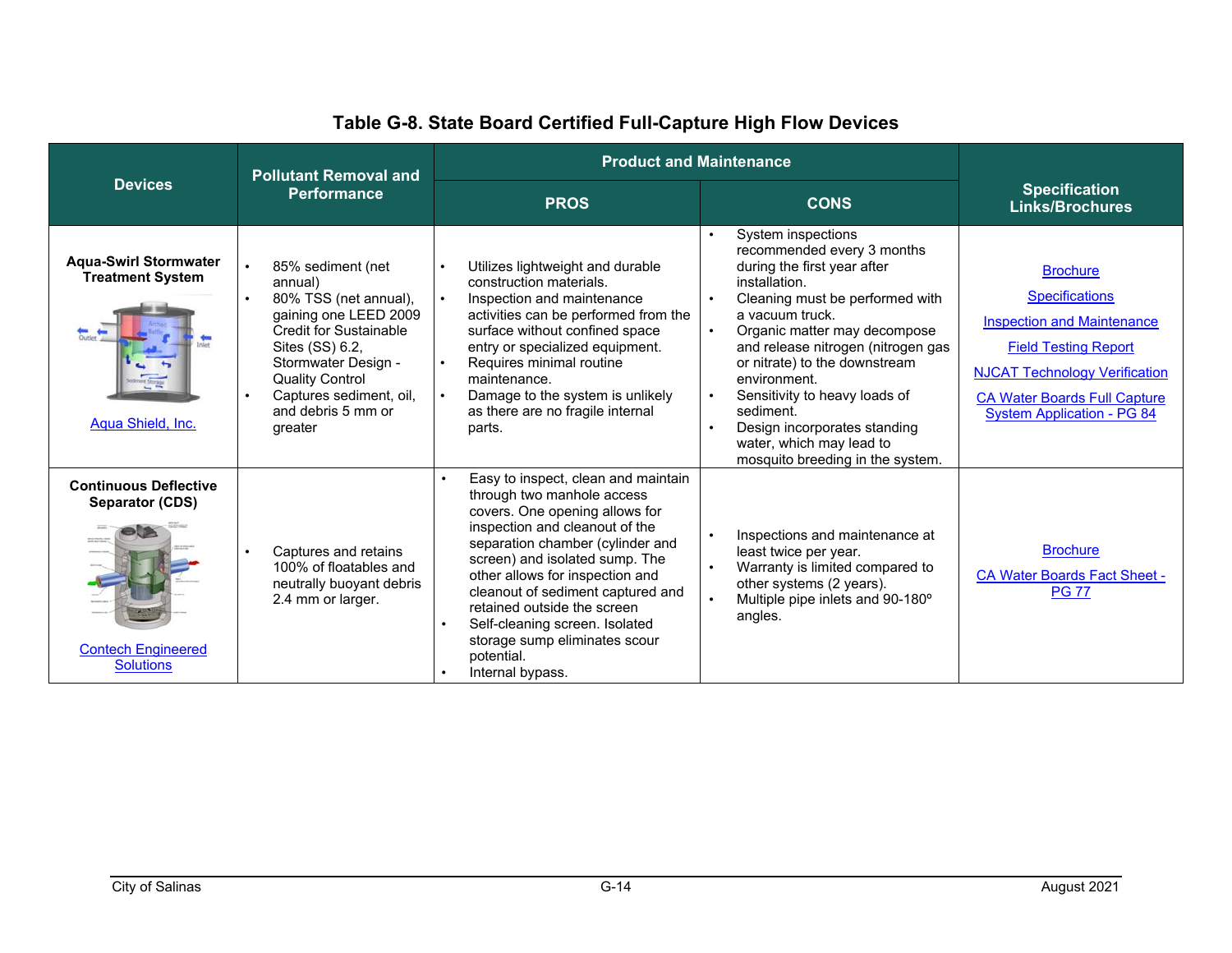|                                                                                   | <b>Pollutant Removal and</b>                                                                                                               | <b>Product and Maintenance</b>                                                                                                                                                                                                                                                                                                                                         |                                                                                                                                                                                                                                                                                                                                                                                               |                                                                                                                                                                                 |
|-----------------------------------------------------------------------------------|--------------------------------------------------------------------------------------------------------------------------------------------|------------------------------------------------------------------------------------------------------------------------------------------------------------------------------------------------------------------------------------------------------------------------------------------------------------------------------------------------------------------------|-----------------------------------------------------------------------------------------------------------------------------------------------------------------------------------------------------------------------------------------------------------------------------------------------------------------------------------------------------------------------------------------------|---------------------------------------------------------------------------------------------------------------------------------------------------------------------------------|
| <b>Devices</b>                                                                    | <b>Performance</b>                                                                                                                         | <b>PROS</b>                                                                                                                                                                                                                                                                                                                                                            | <b>CONS</b>                                                                                                                                                                                                                                                                                                                                                                                   | <b>Specification</b><br><b>Links/Brochures</b>                                                                                                                                  |
| <b>Nutrient Separating</b><br><b>Baffle Box</b><br><b>Bio Clean Environmental</b> | <b>TSS 87%</b><br>Turbidity 71%<br>Oils & Grease 99%<br>Copper 40%<br>Bacteria 47%                                                         | No Confined Space Entry is<br>required for servicing.<br>Device can be accessed for<br>$\bullet$<br>maintenance through manhole or<br>hatch above ground with vacuum<br>truck.<br>Separating pollutants minimizes<br>costs - screen system allows gross<br>solids to be removed without<br>vacuuming out water or sediment<br>chambers.<br>Comes with 5-year warranty. | High frequency of service;<br>checking and cleaning of the<br>baffle boxes every 2 to 3 months<br>during dry season and every<br>month during wet season<br>recommended.<br>Baffle Boxes are more effective at<br>removing larger particles and less<br>effective at removing smaller<br>particles.                                                                                           | <b>Brochure</b><br><b>Specifications</b><br><b>Maintenance</b><br><b>Water Boards Approval</b><br><b>MASTEP Approval</b><br><b>CA Water Boards Fact Sheet -</b><br><b>PG 80</b> |
| <b>End of Pipe Netting</b><br><b>Trash Trap</b><br><b>Storm Trap</b>              | 97% removal<br>efficiencies recorded by<br><b>United States</b><br>Environmental<br>Protection Agency (U.S.<br>EPA) sponsored<br>projects. | Easily accessible for inspection and<br>maintenance.<br>No confined space entry is<br>required, as net change-out is done<br>at the surface.<br>Scales can be attached to lifting<br>$\bullet$<br>equipment for easy measurement<br>of debris to meet environmental<br>permit requirements.<br>Remote monitoring available<br>through Telnet.                          | High frequency of net<br>replacement (when net appears<br>$1/2 - 2/3$ full).<br>Failure to replace nets and/or<br>remove floatables from bypass<br>screening (if applicable) will lead<br>to hydraulic relief, drain down<br>deficiencies, and decrease the<br>long-term functionality of the<br>system.<br>Warranty is limited compared to<br>other systems (2 years).<br>High capital cost. | <b>Brochure</b><br><b>CA Water Boards Fact Sheet -</b><br><b>PG 71</b><br>Approved for trash capture by<br>Los Angeles Regional Water<br><b>Quality Control Board</b>           |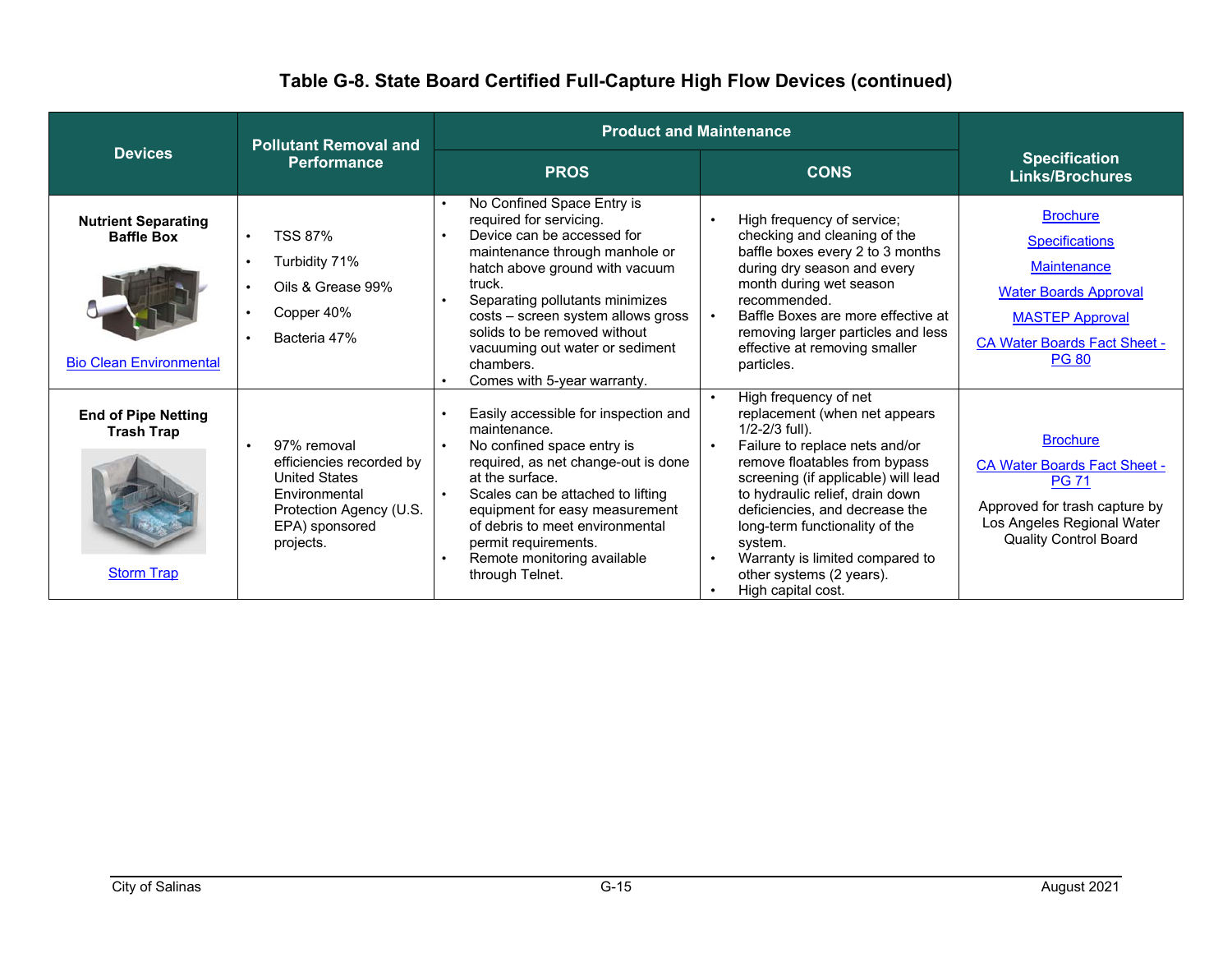|                                                                      | <b>Pollutant Removal and</b>                                                                                                                                                                                                                                                                     | <b>Product and Maintenance</b>                                                                                                                                                                                                                                                                                                                                                                                                                                                                                                                              |                                                                                                                                                                                                                                                                                                                                                                                                                                                                                                |                                                                                                                                                                                                                                 |
|----------------------------------------------------------------------|--------------------------------------------------------------------------------------------------------------------------------------------------------------------------------------------------------------------------------------------------------------------------------------------------|-------------------------------------------------------------------------------------------------------------------------------------------------------------------------------------------------------------------------------------------------------------------------------------------------------------------------------------------------------------------------------------------------------------------------------------------------------------------------------------------------------------------------------------------------------------|------------------------------------------------------------------------------------------------------------------------------------------------------------------------------------------------------------------------------------------------------------------------------------------------------------------------------------------------------------------------------------------------------------------------------------------------------------------------------------------------|---------------------------------------------------------------------------------------------------------------------------------------------------------------------------------------------------------------------------------|
| <b>Devices</b>                                                       | <b>Performance</b>                                                                                                                                                                                                                                                                               | <b>PROS</b>                                                                                                                                                                                                                                                                                                                                                                                                                                                                                                                                                 | <b>CONS</b>                                                                                                                                                                                                                                                                                                                                                                                                                                                                                    | <b>Specification</b><br><b>Links/Brochures</b>                                                                                                                                                                                  |
| <b>Inline Netting Trash Trap</b><br><b>Storm Trap</b>                | U.S. EPA-sponsored<br>netting projects<br>recorded 97% removal<br>efficiencies.<br>Performance has been<br>verified by the New<br>Jersey Corporation for<br><b>Advanced Technology</b><br>(NJCAT), and is<br>approved by the New<br>Jersey Department of<br>Environmental<br>Protection (NJDEP). | Three-dimensional netting<br>technology removes floatables,<br>trash, and debris while providing a<br>larger surface area than traditional<br>two-dimensional screens.<br>Easily accessible for inspection and<br>maintenance.<br>No confined space entry is<br>required, as net change-out is done<br>at the surface.<br>Long service life, with cost-effective<br>maintenance.<br>Scales can be attached to lifting<br>equipment for easy debris<br>measurements required for<br>environmental permits.<br>Remote monitoring available<br>through Telnet. | High frequency of net<br>replacement (when net appears<br>$1/2 - 2/3$ full).<br>Recommended inspections every<br>6 months to determine the rate of<br>pollutant accumulation.<br>Failure to replace nets and/or<br>remove floatables from bypass<br>screening (if applicable) will lead<br>to hydraulic relief, drain down<br>deficiencies, and decrease the<br>long-term functionality of the<br>system.<br>Warranty is limited compared to<br>other systems (2 years).<br>High capital cost. | <b>Brochure</b><br><b>Maintenance</b><br><b>CA Water Boards Fact Sheet -</b><br><b>PG 74</b><br>Approved for trash capture by<br>Los Angeles Regional Water<br>Quality Control Board and<br>NJCAT Verified / NJDEP<br>Certified |
| <b>Jensen Deflective</b><br>Separator (JDS)<br><b>Jensen Precast</b> | Captures 100% of<br>particles greater than or<br>equal to 5 mm.<br>98% solids removal<br>efficiency for small<br>scale models.                                                                                                                                                                   | Physical separation of previously<br>captured solids from bypass flows.<br>50-year design life<br>Variety of access options (frame<br>and covers, hatch access, etc.)<br>HDPE insert for mosquito access<br>control.                                                                                                                                                                                                                                                                                                                                        | Larger units subjected to frequent<br>low flows that are a very low<br>percentage of their peak treatment<br>capacity may not develop the<br>balanced hydraulic conditions for a<br>non-blocking screen.<br>Limited warranty (12 months).                                                                                                                                                                                                                                                      | <b>CA Water Boards Fact Sheet</b><br><b>APPLICATION 5</b>                                                                                                                                                                       |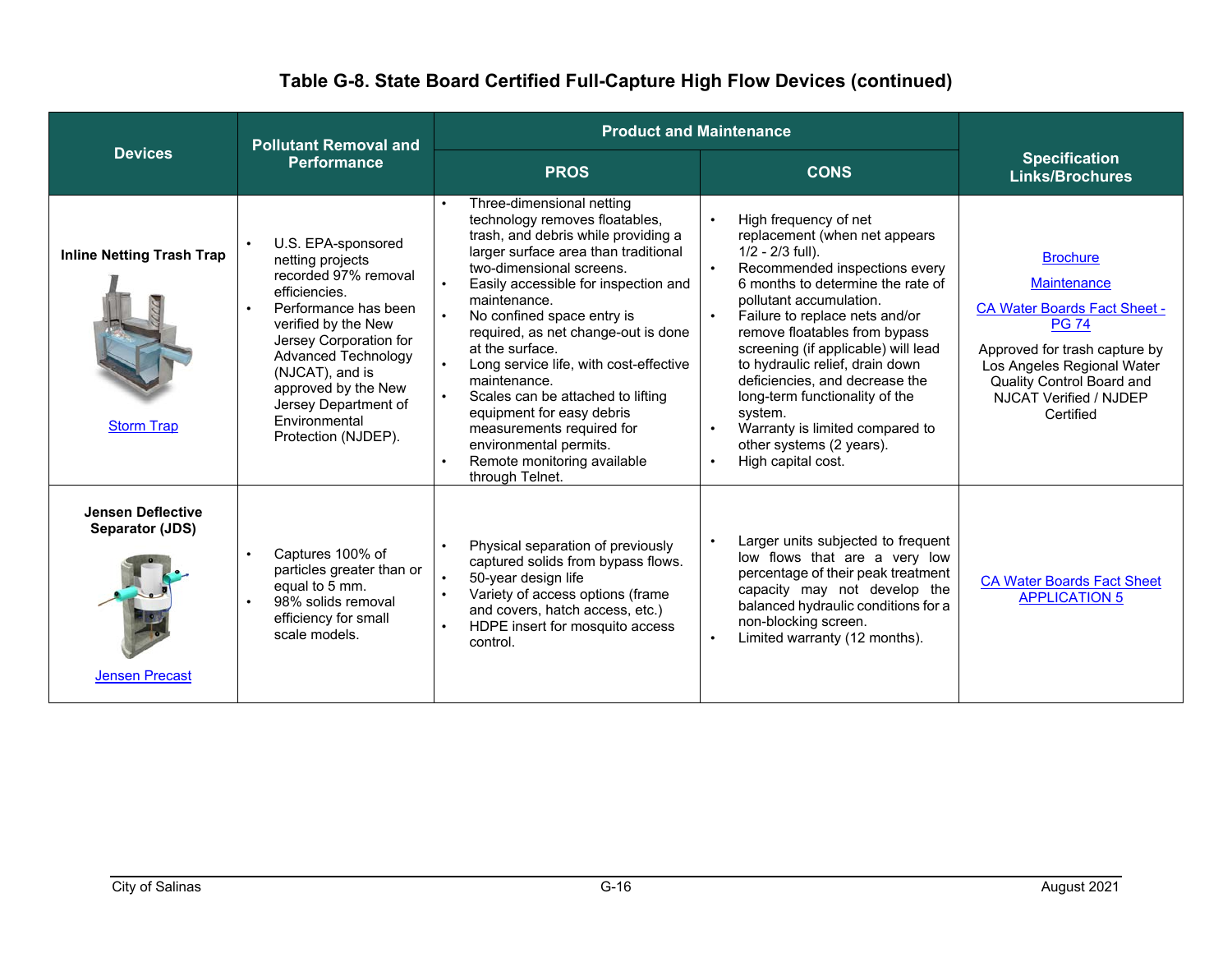|                                                                               | <b>Pollutant Removal and</b>                                                                                                                                                                                                                                                                                                                                                                   | <b>Product and Maintenance</b>                                                                                                                                                                                                                                                                             |                                                                                                                                                                                                                                                                                                            |                                                                        |
|-------------------------------------------------------------------------------|------------------------------------------------------------------------------------------------------------------------------------------------------------------------------------------------------------------------------------------------------------------------------------------------------------------------------------------------------------------------------------------------|------------------------------------------------------------------------------------------------------------------------------------------------------------------------------------------------------------------------------------------------------------------------------------------------------------|------------------------------------------------------------------------------------------------------------------------------------------------------------------------------------------------------------------------------------------------------------------------------------------------------------|------------------------------------------------------------------------|
| <b>Devices</b>                                                                | <b>Performance</b>                                                                                                                                                                                                                                                                                                                                                                             | <b>PROS</b>                                                                                                                                                                                                                                                                                                | <b>CONS</b>                                                                                                                                                                                                                                                                                                | <b>Specification</b><br><b>Links/Brochures</b>                         |
| <b>Site Saver</b><br><b>Storm Trap</b>                                        | Full capture of all<br>particles greater than or<br>equal to 5 mm<br>U.S. EPA-sponsored<br>$\bullet$<br>netting projects<br>recorded 97% removal<br>efficiencies.                                                                                                                                                                                                                              | Quick installation.<br>$\bullet$<br>Low capital and installation costs.<br>$\bullet$<br>Accessible for inspection and<br>maintenance.<br>Remote monitoring available<br>$\bullet$<br>through Telnet.<br>$\bullet$<br>5-year warranty.                                                                      | Quarterly inspections within the<br>$\bullet$<br>first year of installation are<br>recommended.<br>Influent pipe velocities should not<br>$\bullet$<br>exceed 7 ft/s.                                                                                                                                      | <b>CA Water Boards Fact Sheet</b><br><b>APPLICATION 9</b>              |
| <b>CleansAll - Gross</b><br><b>Pollutant Trap</b><br><b>Oldcastle Precast</b> | High sediment removal.<br>$\bullet$<br>CleansAll® GPT is<br>capable of removing in<br>excess of 98% of gross<br>pollutants (>2 mm) and<br>oils, as well as<br>approximately 70% of<br>sediment (75 $\mu$ m – 2.36<br>mm) at design flows.                                                                                                                                                      | Stormwater enters the inlet<br>$\bullet$<br>chamber, where it is diverted by a<br>by-pass weir into the treatment<br>chamber.<br>Long service life.<br>$\bullet$<br>$\bullet$<br>Low head loss.<br>Effective overflow system for larger<br>$\bullet$<br>flows.<br>Comes with 5-year warranty.<br>$\bullet$ | Requires inspection on a regular<br>$\bullet$<br>basis and maintenance as<br>necessary to ensure<br>performance.<br>Crane Truck is needed to remove<br>$\bullet$<br>and empty trash baskets.<br>Disposal of collected debris must<br>$\bullet$<br>be conducted in accordance with<br>relevant regulations. | <b>CA Water Boards Fact Sheet -</b><br><b>PG 68</b>                    |
| <b>Downstream Defender</b><br><b>Oldcastle Precast</b>                        | Tests conducted under<br>$\bullet$<br>simulated oil spill<br>conditions showed that<br>Downstream Defender®<br>maintains greater than<br>80% removal efficiency<br>for a range of loading<br>rates. Field testing on<br>an urban mixed-use site<br>showed effective control<br>of oil and grease,<br>limiting the average<br>effluent concentration to<br>16 mg/L (manufacturer<br>reference). | Offers long maintenance intervals<br>$\bullet$<br>and consolidates pollutant removal<br>to a single point in the drainage<br>system.<br>Comes with 5-year warranty.                                                                                                                                        | The frequency of the sump<br>$\bullet$<br>vacuum procedure is determined<br>in the field after installation.<br>During the first year of operation,<br>$\bullet$<br>the unit should be inspected<br>every six months to determine the<br>rate of sediment and floatables<br>accumulation.                  | <b>Brochure</b><br><b>CA Water Boards Fact Sheet -</b><br><b>PG 65</b> |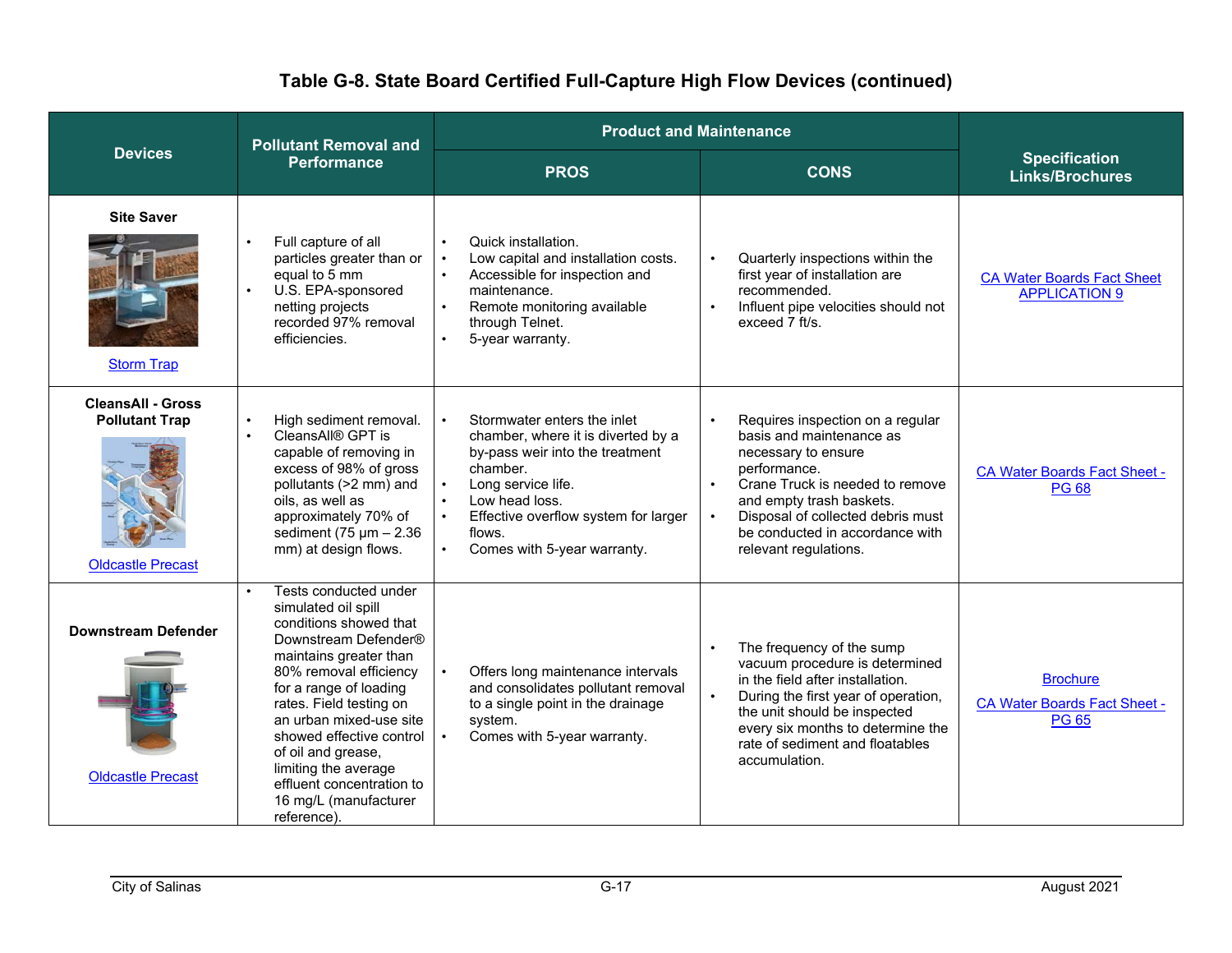|                                                                   | <b>Pollutant Removal and</b>                                                                                                                           | <b>Product and Maintenance</b>                                                                                                                                                                                                                                                                                                                                                                                                                                     |                                                                                                                                                                                                                     |                                                                                                                                                                                                                                   |
|-------------------------------------------------------------------|--------------------------------------------------------------------------------------------------------------------------------------------------------|--------------------------------------------------------------------------------------------------------------------------------------------------------------------------------------------------------------------------------------------------------------------------------------------------------------------------------------------------------------------------------------------------------------------------------------------------------------------|---------------------------------------------------------------------------------------------------------------------------------------------------------------------------------------------------------------------|-----------------------------------------------------------------------------------------------------------------------------------------------------------------------------------------------------------------------------------|
| <b>Devices</b>                                                    | <b>Performance</b>                                                                                                                                     | <b>PROS</b>                                                                                                                                                                                                                                                                                                                                                                                                                                                        | <b>CONS</b>                                                                                                                                                                                                         | <b>Specification</b><br><b>Links/Brochures</b>                                                                                                                                                                                    |
| <b>Dual Vortex Separator</b><br>(DVS)<br><b>Oldcastle Precast</b> | Removes solids, trash,<br>debris, and petroleum<br>hydrocarbons.<br>Performance has been<br>verified by the NJCAT,<br>and is approved by the<br>NJDEP. | Dual access to sediment storage<br>areas.<br>Easy access to floatable collection<br>areas.<br>Modular construction of<br>components.<br>Large interior work areas.<br>Low capital cost.<br>Comes with 5-year warranty.                                                                                                                                                                                                                                             | Confined space required for<br>maintenance.<br>Recommended inspection twice<br>per year.<br>All material removed from the<br>DVS during maintenance must be<br>disposed of in accordance with<br>local regulations. | <b>Product Overview</b><br><b>Maintenance</b><br><b>CA Water Boards Fact Sheet -</b><br><b>PG 62</b>                                                                                                                              |
| <b>FloGard Perk Filter</b><br><b>Oldcastle Precast</b>            | TSS >80%<br>Total Phosphorus >60%<br>High TSS and<br>phosphorus removal<br>rates                                                                       | Offers a wide variety of media<br>filters to address the specific<br>pollutants of concern.<br>Pretreatment chamber prolongs<br>media lifespan by removing gross<br>pollutants.<br>Integrated bypass system reduces<br>construction costs by eliminating<br>the need for a separate bypass<br>structure.<br>Retrofit options in vaults,<br>manholes, and catch basins with<br>variable inlet/outlet locations.<br>Low capital cost.<br>Comes with 5-year warranty. | System requires inspection on a<br>$\bullet$<br>regular basis and maintenance as<br>necessary to ensure<br>performance.<br>Confined space required for<br>maintenance.                                              | <b>Product Overview</b><br><b>Maintenance</b><br><b>Drawing Details</b><br><b>CA Water Boards Fact Sheet -</b><br><b>PG 59</b><br>Approved for trash capture by<br>the San Francisco Bay Regional<br>Water Quality Control Board. |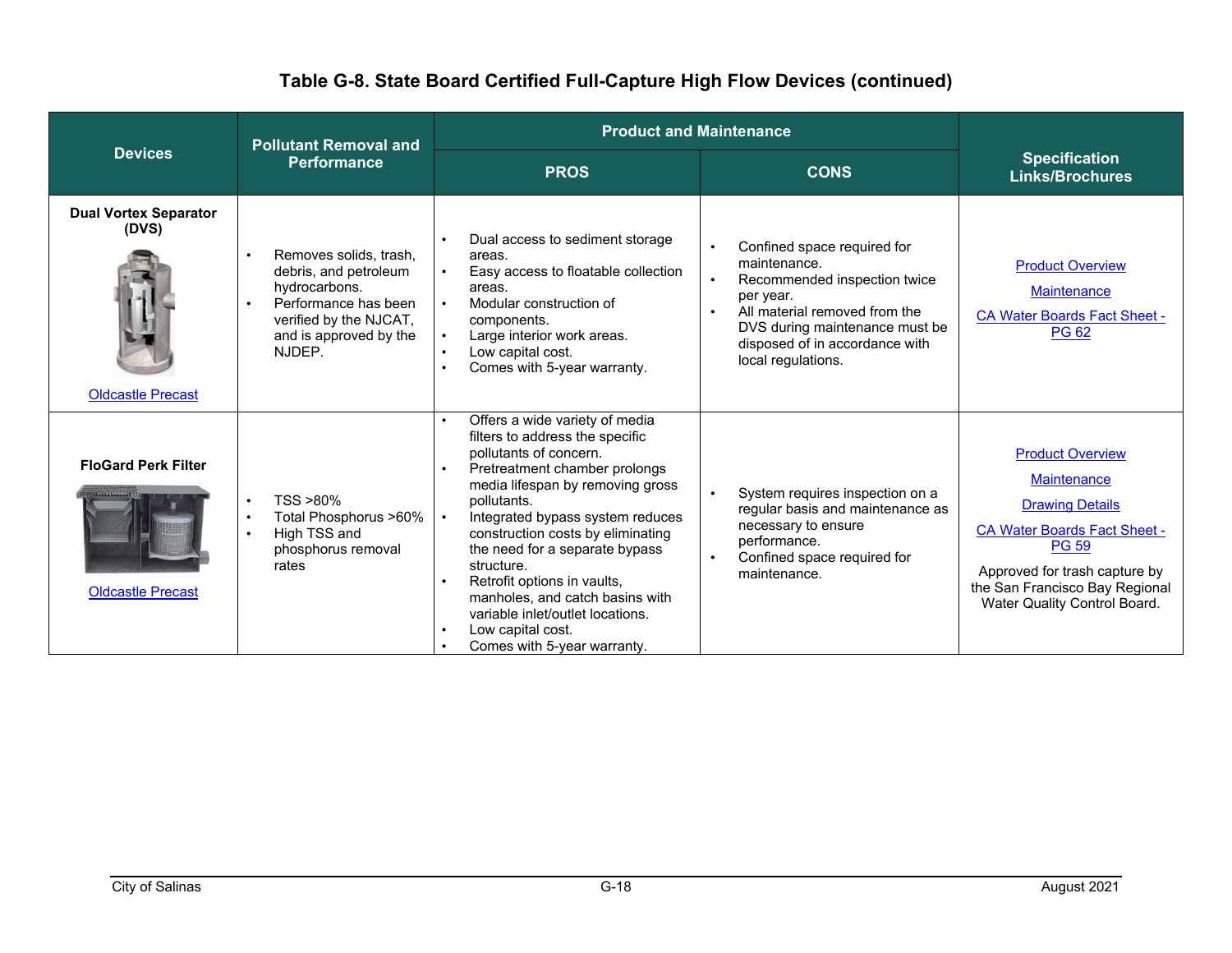|                                                                                      | <b>Pollutant Removal and</b>                                                | <b>Product and Maintenance</b>                                                                                                                                                                                                                                                                                                                                                                                                                                                                                        |                                                                                                                                                                                                                                                                          |                                                                                                          |
|--------------------------------------------------------------------------------------|-----------------------------------------------------------------------------|-----------------------------------------------------------------------------------------------------------------------------------------------------------------------------------------------------------------------------------------------------------------------------------------------------------------------------------------------------------------------------------------------------------------------------------------------------------------------------------------------------------------------|--------------------------------------------------------------------------------------------------------------------------------------------------------------------------------------------------------------------------------------------------------------------------|----------------------------------------------------------------------------------------------------------|
| <b>Devices</b>                                                                       | <b>Performance</b>                                                          | <b>PROS</b>                                                                                                                                                                                                                                                                                                                                                                                                                                                                                                           | <b>CONS</b>                                                                                                                                                                                                                                                              | <b>Specification</b><br><b>Links/Brochures</b>                                                           |
| <b>Nettech Gross Pollutant</b><br>Trap - In Line<br><b>Oldcastle Precast</b>         | Captures and retains<br>more than 99% of<br>pollutants larger than 2<br>mm. | Nets are light and malleable for<br>easy inspection and installation.<br>Lack of human contact with<br>interceptor pollutants.<br>Custom sizes available for retrofit<br>applications.<br>Low capital cost.<br>Can be fitted to conduits of almost<br>any size and shape.<br>Low capital cost.<br>Comes with 5-year warranty.                                                                                                                                                                                         | Maintenance depends on the<br>amount of runoff, pollutant<br>loading, and interference from<br>debris.                                                                                                                                                                   | <b>CA Water Boards Fact Sheet -</b><br><b>PG 53</b>                                                      |
| <b>Nettech Gross Pollutant</b><br>Trap - End of the Line<br><b>Oldcastle Precast</b> | Captures sediment and<br>debris 5 mm or greater.                            | Ease of installation and<br>maintenance.<br>Lack of human contact with<br>interceptor pollutants.<br>Water drains completely from the<br>device, so there is no likelihood of<br>odor, infection, or mosquito<br>breeding.<br>Debris cannot be reactivated, as<br>overtopping is not possible.<br>Litter is stored dry, preventing<br>anaerobic decomposition.<br>Custom sizes available for retrofit<br>applications.<br>Low capital cost.<br>25-year warranty for stainless steel,<br>10-year warranty for netting. | It is recommended that installed<br>$\bullet$<br>Net Tech be systematically and<br>periodically checked to make sure<br>the net has not become full and<br>detached itself.<br>Susceptible to tearing and<br>detaches easily depending on<br>weight and types of debris. | <b>Product Overview</b><br><b>Drawing Details</b><br><b>CA Water Boards Fact Sheet -</b><br><b>PG 50</b> |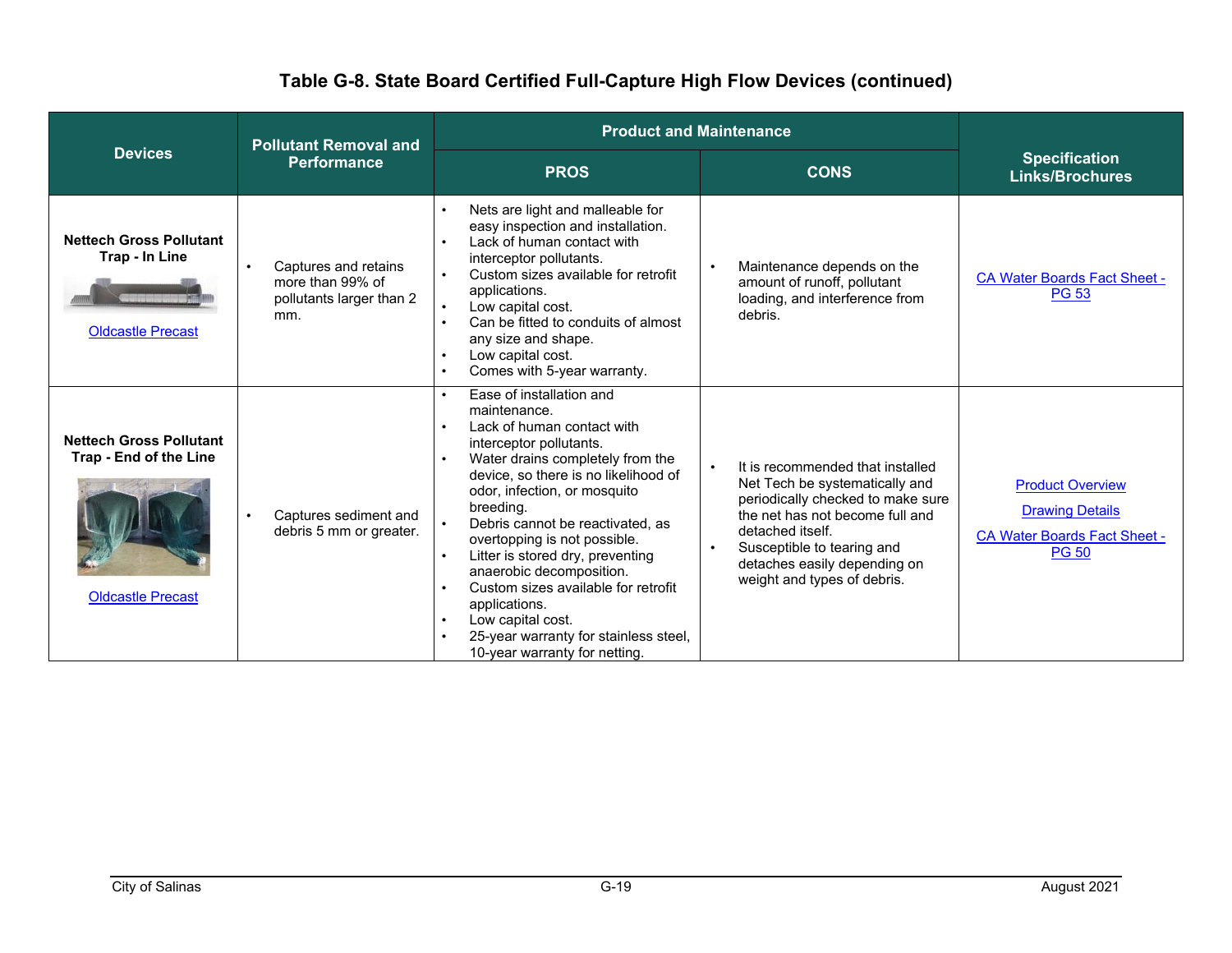|                                                     | <b>Pollutant Removal and</b><br><b>Performance</b> | <b>Product and Maintenance</b>                                                                                                                                                                                                                                                                                                                                                                  |                                                                                                                                                                                                         |                                                     |
|-----------------------------------------------------|----------------------------------------------------|-------------------------------------------------------------------------------------------------------------------------------------------------------------------------------------------------------------------------------------------------------------------------------------------------------------------------------------------------------------------------------------------------|---------------------------------------------------------------------------------------------------------------------------------------------------------------------------------------------------------|-----------------------------------------------------|
| <b>Devices</b>                                      |                                                    | <b>PROS</b>                                                                                                                                                                                                                                                                                                                                                                                     | <b>CONS</b>                                                                                                                                                                                             | <b>Specification</b><br><b>Links/Brochures</b>      |
| <b>Storm Flo Trash Screen</b><br><b>Roscoe Moss</b> | Captures sediment and<br>debris 5 mm or greater.   | System removes solids from<br>stormwater and is manufactured in<br>diameters and lengths to treat a<br>wide range of hydraulic conditions<br>and debris loads.<br>The captured debris is accessed<br>through large hatchways that are<br>located on top of the screen.<br>There is no maintenance required<br>on the device itself other than<br>cleaning of the interior.<br>Low capital cost. | It is recommended that the device<br>be cleaned when half full.<br>Cleaning the interior is best<br>accomplished with a vacuum<br>truck.<br>Warranty is limited compared to<br>other systems (2 years). | <b>CA Water Boards Fact Sheet -</b><br><b>PG 47</b> |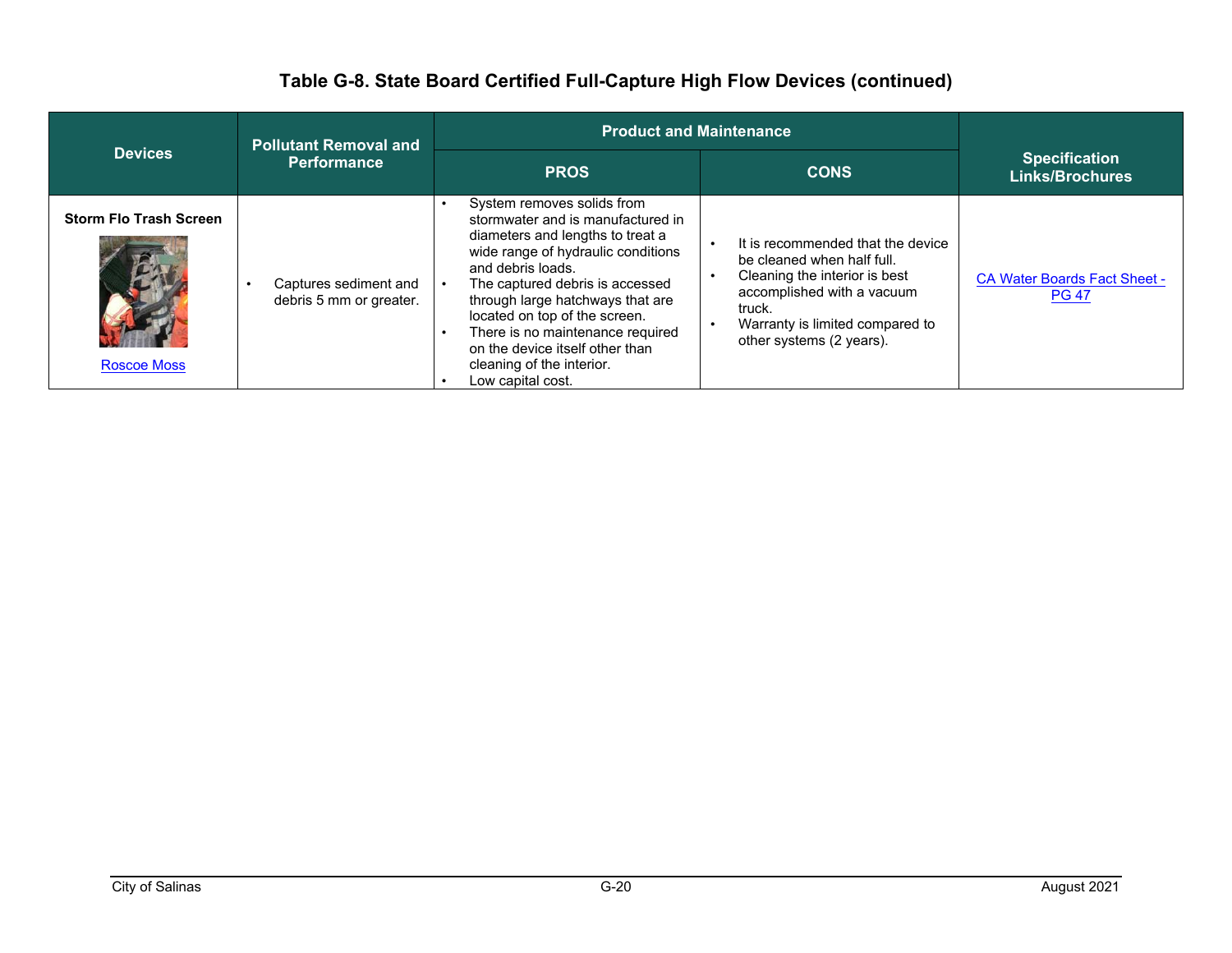#### **G1.4 MULTI-BENEFIT TREATMENT SYSTEMS**

Multi-Benefit Treatment Systems include many of the Stormwater Control Measures (SCMs) that are discussed in the Stormwater Development Standards. To qualify as a Trash Full-Capture Device, the design and plan must be approved with the following requirements:

- Prohibits the discharge of particles sized at 5 mm or larger to surface waters offsite;
- Contains a capacity greater than the volume collected during the region specific one-year, one-hour storm event from the applicable drainage area, or a capacity to carry at least the same flows as the corresponding storm drain;
- Incorporates an operation and maintenance plan sufficient to ensure that the captured trash does not migrate from the site; and
- Has stamped and signed design plans by a registered California-licensed professional civil engineer (see Business and Professional Code Section 6700, et seq.).

**Table G-9** provides a brief description of how these devices function, and successive tables provide information on the advantages and disadvantages of each treatment system.

Please see the State Board Guidance for each Multi-Benefit Treatment System described.

| <b>Multi-Benefit</b><br><b>Treatment System</b> | <b>Description</b>                                                                                                                                                                                                                                                                                        |
|-------------------------------------------------|-----------------------------------------------------------------------------------------------------------------------------------------------------------------------------------------------------------------------------------------------------------------------------------------------------------|
| <b>Rainwater Harvesting</b><br>(Table G-10)     | Rainwater harvesting cisterns and rain barrels store rooftop runoff<br>and reuse it for landscaping and other nonpotable uses.                                                                                                                                                                            |
| Infiltration Basins<br>$(Table G-11)$           | Infiltration basins are stormwater impoundments over permeable soils<br>with vegetated bottoms and side slopes. Infiltration basins are<br>designed to reduce stormwater volumes through exfiltration and<br>groundwater recharge.                                                                        |
| <b>Biofiltration</b><br>$(Table G-12)$          | Biofiltration SCMs use soils, plants, and microbes to treat stormwater<br>before it is infiltrated and/or discharged. Biofiltration areas are shallow<br>depressions filled with sandy soil topped with a thick layer of mulch<br>and planted with dense native vegetation.                               |
| <b>Detention Basins</b><br>$(Table G-13)$       | Detention basins are excavated basins for the short-term retention of<br>stormwater runoff that allows a controlled release from the structure<br>at downstream, predevelopment flow rates. These basins are not<br>designed to provide extended dewatering times, wet pools, or<br>groundwater recharge. |
| <b>Media Filters</b><br>$(Table G-14)$          | Media filters use a bed of sand, peat, zeolite, anionic, and/or cationic<br>media, granite, or other fine-grained materials or fabrics to physically<br>separate sediment and sediment-bound pollutants and/or<br>electrochemically remove dissolved constituents from stormwater.                        |

#### **Table G-9. Multi-Benefit Treatment System Trash Full-Capture Summary**

Source: Port of Long Beach, 2018.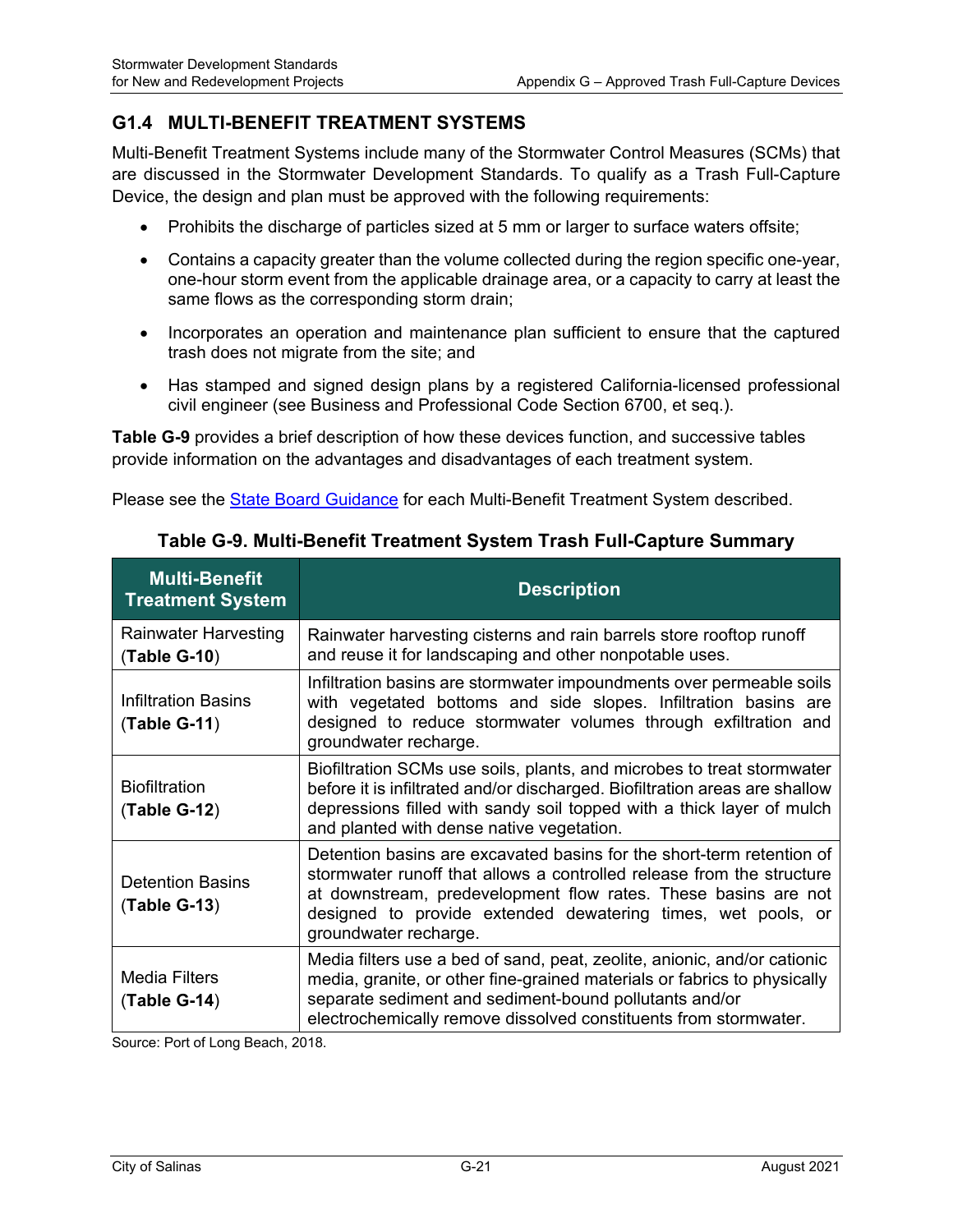#### **Table G-10. Rainwater Harvesting Advantages and Disadvantages**

| <b>Advantages</b>                                                                     | <b>Disadvantages</b>                                                                              |
|---------------------------------------------------------------------------------------|---------------------------------------------------------------------------------------------------|
| Reduced water demand<br>Can decrease water utility costs<br>Reduced stormwater runoff | Mosquito breeding if not regularly<br>maintained<br>May need to disconnect and drain in<br>winter |

#### **Table G-11. Infiltration Basin Advantages and Disadvantages**

| <b>Advantages</b>                                                 | <b>Disadvantages</b>                                                                |
|-------------------------------------------------------------------|-------------------------------------------------------------------------------------|
| Groundwater recharge<br>Volume reduction<br>Peak flow attenuation | Requires pretreatment<br>Large pervious area required<br>Clogging potential is high |

#### **Table G-12. Biofiltration Advantages and Disadvantages**

| <b>Advantages</b>                                                                                                                                                                                            | <b>Disadvantages</b>                                                                                         |
|--------------------------------------------------------------------------------------------------------------------------------------------------------------------------------------------------------------|--------------------------------------------------------------------------------------------------------------|
| Can contribute to groundwater<br>recharge<br>Can be used on small lots with space<br>constrains<br>Little or no hazard for amphibians or<br>other small animals<br>Suitable for stormwater retrofit projects | Requires careful landscaping and<br>٠<br>maintenance<br>Not suitable for large landscape areas.<br>$\bullet$ |

#### **Table G-13. Detention Basin Advantages and Disadvantages**

| <b>Advantages</b>                      | <b>Disadvantages</b>                                                                                                                           |
|----------------------------------------|------------------------------------------------------------------------------------------------------------------------------------------------|
| Controls peak runoff flows<br>Low cost | Large land area<br>Susceptible to resuspension of settled<br>materials by subsequent storms<br>Negligible removal of total suspended<br>solids |

#### **Table G-14. Media Filters Advantages and Disadvantages**

| <b>Advantages</b>                                                                                                  | <b>Disadvantages</b>                                                                       |
|--------------------------------------------------------------------------------------------------------------------|--------------------------------------------------------------------------------------------|
| Good sediment removal<br>Suitable for industrial sites for specific<br>target pollutants.<br>Peak flow attenuation | Filter maintenance regularly<br>Severe clogging potential<br>Performance varies upon media |